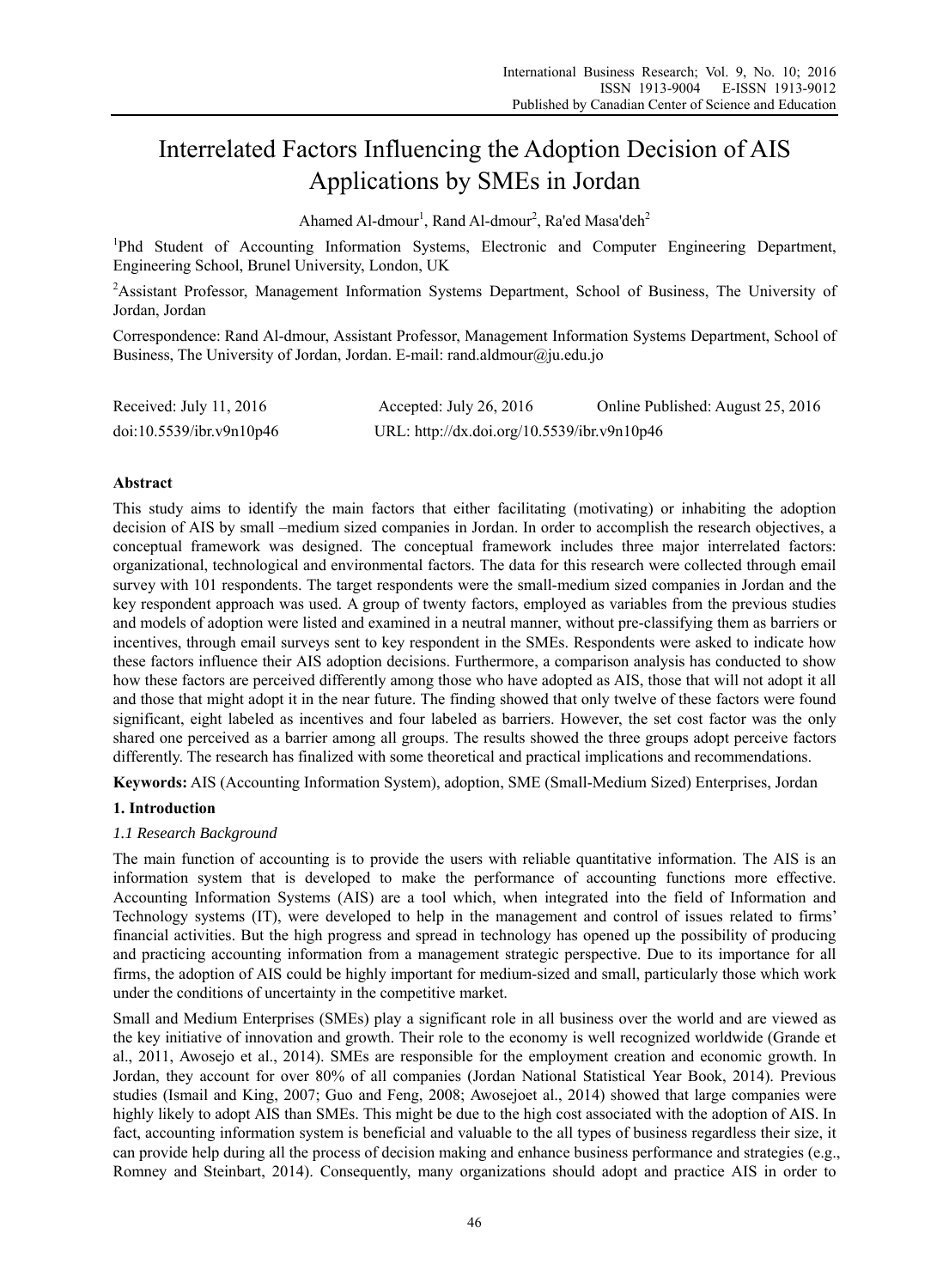manage, execute and control adequately in all areas and functions. Furthermore, the development of AIS enhanced the role played by accounting departments and contributed to the professional added-value of their organizations. Human error factor within automated AIS developed by software experts occurs much less if compared to non-automated systems (Ilhan and Veyis, 2009). Organization's management can better plan and control operations related to business through the AIS.

Nowadays, organizations are more concern to use accounting information systems in order to enhance business performance and to achieve competitive advantages, booming international economy, and improving business conditions. Therefore, there is a growing interest among researchers to gain more insight about the problems and solutions of the practice of AIS by SME. AIS in Jordan is in its initial stages of adoption. There are changes taking place in the IT landscape of Jordan. This study has come to find out where Jordan stands in terms of IT adoption especially in the AIS field and at what level AIS among SME is being implemented.

Over the past twenty years, there have been tremendous studies concentrating on the adoption decision of IT technology in general, and IS in particular. However, there is no clear empirical evidence about the factors that influence the adoption decision of IS by SME in developing countries, like Jordan. In previous studies on IT adoption, these factors are identified most frequently as either motives (they are known in previous studies as facilitators, drivers, determinants, incentives) or barriers (inhibitors) to adoption and use (Doms et al., 2004; Wongsim, 2013; Al-Dmour et al., 2015; Maqableh et al., 2015). Previous research on the adoption of IS has been inconclusive regarding the applicability of a western-developed model of technology adoption in other cultures (Masa'deh et al., 2015, Tarhini et al., 2015a). Therefore, this study has come to examine the applicability of such models in Jordan as non-western country. A research on factors hindering AIS adoption in SMEs in Jordan is still limited or not done at all at the time of this study.

This study mainly focuses on those factors motivating / inhibiting the adoption of AIS by small-medium business companies in Jordan. The importance of such study is based on many reasons; notably, its capability of providing some insights into the adoption of AIS by Jordanian small-medium business companies, which should help accounting professional users to gain more insight into the current situation, benefits, and barriers to the practice of AIS applications. Furthermore, based on the general insights offered, accounting persons should be well-informed in advance about the rate of AIS applications in Jordan to decide which type of change and actions the companies should take into considerations in order to adopt the AIS more effectively. Furthermore, a review of literature showed that research on AIS is heavily directed to business companies in developed countries such as UK and USA. The study, therefore, have focused on the factors influencing the AIS adoption in SMEs in a modest attempt to bridge this gap.

## *1.2 Accounting Information System: Definition and Importance*

While accounting is a business function aims to provide specific users with quantitative accounting information, the AIS is an information system that is designed and implemented within an organization to enable the accomplishment of accounting functions (Ghasemi et al. 2011). There are various definitions of AIS. This system is simply defined as 'a unified structure within an entity, such as a business firm, that employs physical resources and other components to transform economic data into accounting information, with the objective of satisfying the information needs to a variety of users' (Hansen et al. 2009). An AIS consists of four major sub-systems: (1) The transaction processing system, (2) The general ledger/financial reporting system, (3) The fixed asset system and (4) The management reporting system, which provides internal

The AIS is a subsystem of organizational management information systems (MIS). The purpose of the AIS is to measure business financial performance and perform organizational accounting functions. Accounting information is required not only by management in managing the financial activities of the companies but also by shareholders, who need regular financial statement in order to evaluate business performance. It is required by a government to ensure the effective utilization the country's resources therefore; it plays a significant role in all economic and social aspects. It assists in auditing and examining irregularities and misappropriations. Accounting information is the cornerstone of any organization without which it is likely to stay inactive or unworkable (Rom and Rohde, 2007).

## *1.3 Research Problem and Questions*

This research has come to examine the main factors influencing the adoption of AIS by SMEs in Jordan as a developing country. According to the knowledge of the researchers, this study could be the first study tackling such problem in Jordan. The study problem will mainly try to answer the following questions:

1. To which extent the AIS applications are practiced or used by accounting departments SMEs in Jordan?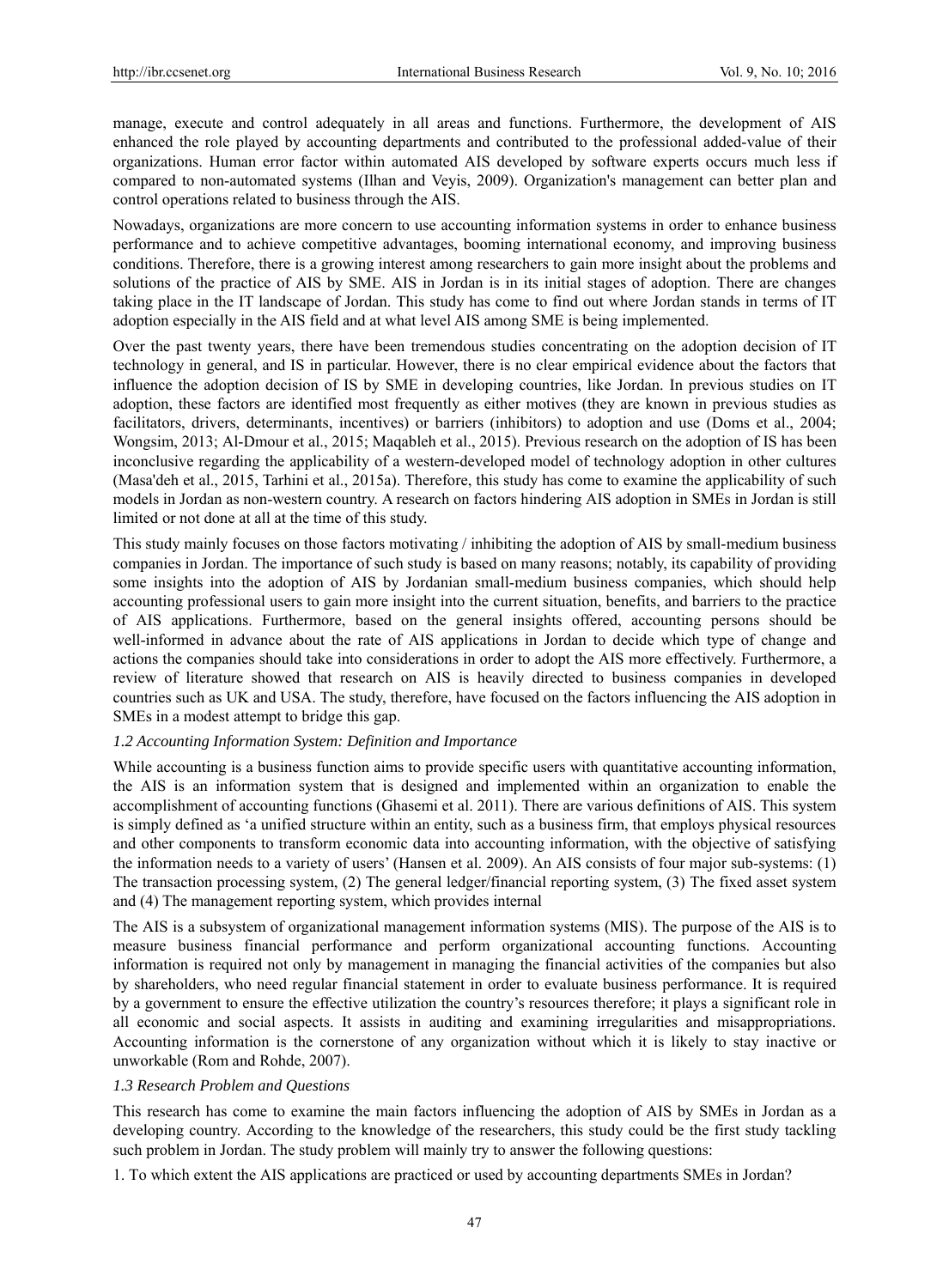2. What factors facilitate or inhibit the adoption of AIS applications by Jordanian small-medium business companies?

# *1.4 Research Objectives*

The main purpose of this study is to determine the main factors inhibiting or facilitating the adoption decision of AIS applications by small-medium sized companies in Jordan. The specific aims of this research were as follows:

1. To find out to which extent Jordanian small-medium sized companies practiced/used the AIS applications. This is to examine the content and context of AIS in Jordan.

2. To evaluate which of the derived factors is most influential in determining the resultant extent of the use of AIS applications (adopters vs. non-adopters).

# **2. Literature Review**

# *2.1 Accounting Information System: Definition and Importance*

While accounting is a business function aims to provide specific users with quantitative accounting information, the AIS is an information system that is adopted and implemented within an organization to enable the accomplishment of accounting functions (Borthick and Clark, 1990; Ghasemi et al. 2011). There are various definitions of AIS. It can be viewed as an established structure system within a business firm, which uses financial resources and other resources to transform economic data into accounting information, for the purpose of satisfying the information needs to a variety of users. AIS consists of four major sub-systems: (1) The transaction processing system, (2) The general ledger/financial reporting system, (3) The fixed asset system and (4) The management reporting system, which provides internal (Ghasemi et al. 2011).

The AIS is a subsystem of organizational Management Information Systems (MIS). The purpose of the AIS is to measure business financial performance and perform organizational accounting functions. Accounting information system can be simply defined as a computer based system usually used for classifying, collecting, and analyzing a company's financial and accounting data. Accounting information systems are generally employed by managers to take strategically actions and decisions, and provide financial reports for stakeholders: shareholders, investors, employees, and government (Rom and Rohde, 2007). Accounting information is required not only by management in managing the financial activities of the companies but also by shareholders, who need regular financial statement in order to evaluate business performance. It is required by government to ensure the effective utilization the country's resources therefore; it plays a significant role in all economic and social aspects. It assists in auditing and examining irregularities and misappropriations. Accounting information is the cornerstone of any organization without which it is likely to stay inactive or unworkable (Ghasemi et al. 2011). Going electronic is increasingly becoming a popular trend in different areas of work. This actually becomes more needed when it comes to having to deal with countless volume of numbers and statistics. Accounting is a great example in this respect. Companies have been always looking for solutions to make their accounting work more efficient, cost-effective and less time consuming and the solution certainly lies in AIS, which gives clients all of that.

# *2.2 Empirical Research*

Several studies have examined the adoption of IS system and innovations for several reasons in the past. In this study, the review is focused on and is limited to the adoption and use of AIS by SMEs. However, few studies have attempted to understand why accounting information systems are adopted (Wongsim, 2013).More specifically, research of the factors influencing AIS related factors, such as adoption and usage, is far more limited than research of other trends involving the AIS. Although the AIS is increasingly being used worldwide, little theory-driven research examined the antecedents of AIS adoption and use is available (e.g., Wongsim, 2013). Furthermore, these studies do not provide a comprehensive understanding of the factors influencing the adoption of the AIS. They focus only on one or two aspects-the characteristics of the AIS and the social aspect-and the analyses were at the organizational level.

Guo and Feng (2008) believed that the existence of accounting comes primarily to satisfy a need for information. Accounting data must respond quickly to users' needs in order to be relevant. The main task of financial reports is to provide accurate and timely information about the financial position and status of the company, its operational business progress and monitoring any changes in the company's financial situation and cash flow (Romney and Steinbart, 2014). Linda (2007) elaborates that record keeping has two main tasks, namely to advice owners business transactions and a complete and easy process to record the business transaction through widely available and verifiable income tax information. For an accounting system to be good, it should provide accurate,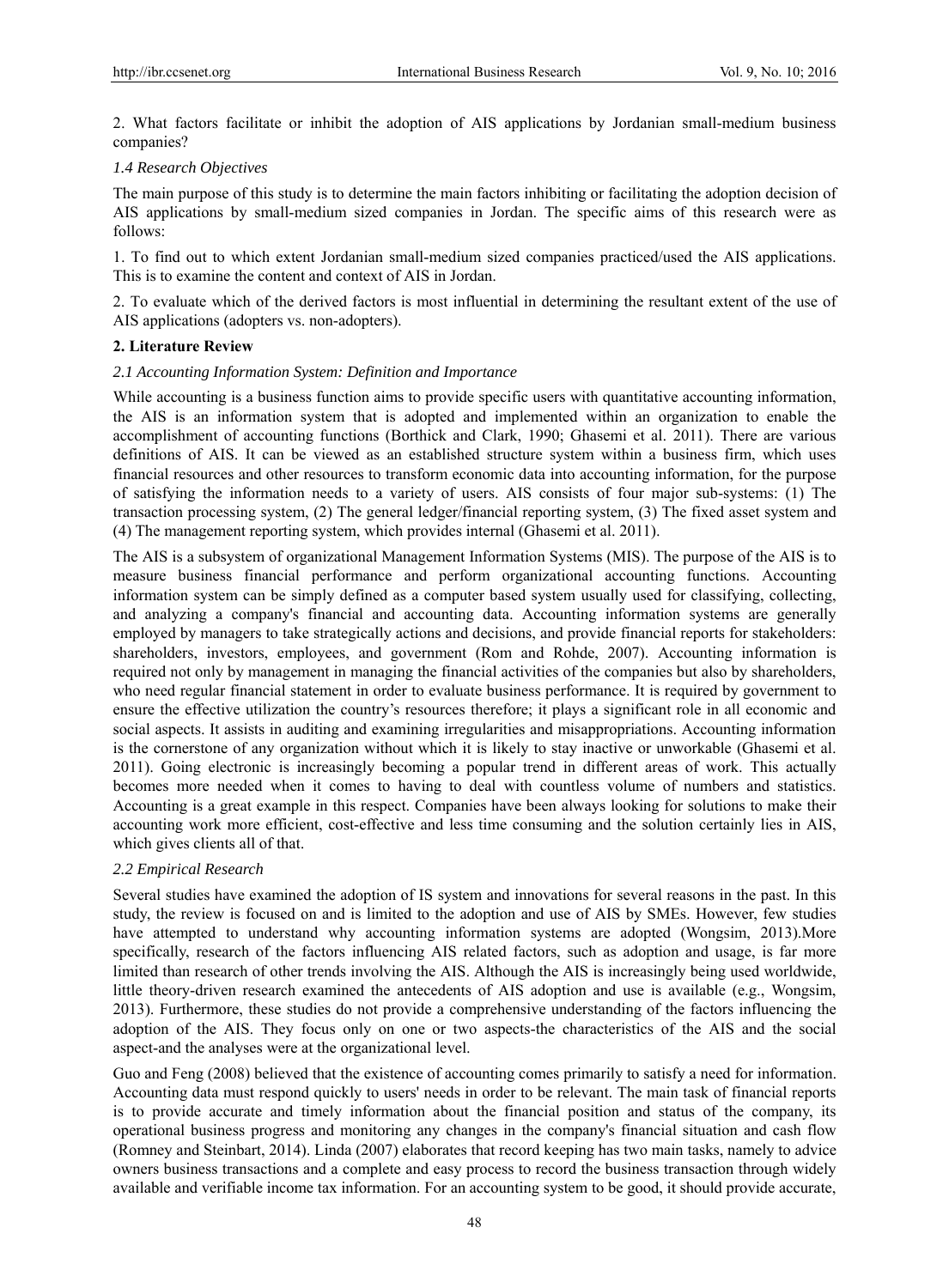timely, and full results of information in order to facilitate the comparison between present and past year's data, as well as enable the use of financial statements by stakeholders such as government, bankers, creditors, investors and disclosing any relevant information (Obeidat et al., 2013; Tarhini et al., 2015b).

On the other hand, some researchers argued that many small-medium sized companies simply do not maintain adequate financial records and/ or that they do not take advantage of the practice of their financial reports well. Davis et al. (2009), for example, emphasized on the fact that small or big businesses should have similar accounts record such as the income profit/loss statement, budget, capital, assets and liabilities. A small company needs to go through and understand its expenses, income, assets and liabilities. Several software applications introduced such as interface, wizards file, icon and pre built templates for multitasks can recall and repeated transactions by keeping records that are used on regular basis. By practicing this form and techniques, record keeping will be accurate and accessible (Davis et al. 2009).

Information technology, which was limited only to large companies in the previous decades, can now be used by SMEs to enhance their business performance and competitive advantage (Ghasemi et al. 2011). Competitive advantage can be gained by meeting and processing customer orders and requirements effectively and, then, achieving their satisfaction. On competitive side, AIS permits more opportunities for business since it enhances effectiveness and efficiency based upon precise decision-making. Moreover, AIS can be operated to include a wide a range of activities and process of the one organization that aim to save costs and have access to evidenced solutions. Also, organizations are benefited by being enabled to upgrade the level of procedures and have more congruent with relevant best practices (Pollock and Cornford 2004). Inclusions of business applications within AISs facilitate the implementation of common business functions like human resources management, and stock management. Taking into consideration that computerized business processes are embedded into comprehensive, AIS that can also produce real-time data (Ghasemi et al. 2011). Accounting information systems can improve control and strategic decision-making through real-time information produced for management. Booth, et al. (2000) argued that accurate and timely information appears necessary in light of the fact that AISs provide very easy access to the database since it always available to users. In support of this, AIS has more effect on transaction processing if compared to reporting and decision support. Furthermore, a guarantee decision will be improved by well-organized and classified information gained from AISs, accompanied with the experience of professional accountant (Booth et al., 2000).

Booth et al. (2000) also claimed that AISs has several advantages, such as enhancing business processing efficiency, better quality financial report, greater flexibility in information generation, eliminating duplications efforts, upgrading integration of financial reports and forms, reduced paperwork and cost, and rationalized decision process by obtaining an accurate accounting information. As a result, the business performance of the organization is improved. However, AISs advantages are only valuable if they are not exceeds by the costs of implementation. Hence, SMEs will not realize the benefits of using such a system where the costs are higher. Sajady et al. (2008) also elaborated that the practice of AIS could be more beneficial and effective in decision-making process when the benefits outweighed the costs. They concluded that the advantages of AISs can be assessed by their influence on the enhancement of decision-making process, performance appraisal, quality of financial reports, internal auditing and improving business competitiveness. However, there is a need for full capacity utilization of AISs in order for SMEs to take advantage of practicing AISs. This can be accomplished by probably using highly qualified employees. In line with this, Flynn (2003) claimed that AISs adopted should be effective in order that these benefits can accrue. Hence, evaluation models are used to evaluate the effectiveness of AISs according to the purpose of usage. He also argued that AISs adopted need to be effective in order for these benefits to accrue.

Wang and Cheung (2004) concluded that many SMEs do not have both adequate financial capabilities and resources or are not willing to invest of their money and efforts because of the long process and high installation costs associated with AISs adoption*.* In addition, results of previous studies indicated that the adoption and implementation of IT largely depends on CEO support as an important factor. The adoption and implementation of new innovations comes along a supportive climate and the provision of adequate resources. Davis (1989) pointed out the perceived benefits and perceived usefulness is the two main factors facilitating the adoption decision of AIS by SME. Sound perception of privileges of electronic tools is considered as the main drive behind adopting accounting information technologies. Consequently, if accounting information technologies are prioritized highly by chief financial officers based on electronic means' compatibility, superiority and easiness of comprehension, it means that such means have more opportunities to be adopted. Furthermore, Ismail and King (2007) concluded that the perceived usefulness of using the practice review system was a significant factor influencing auditors' attitude towards the acceptance of the information system. However, the ease of use factor was found not to be significant (Ismail and King, 2007).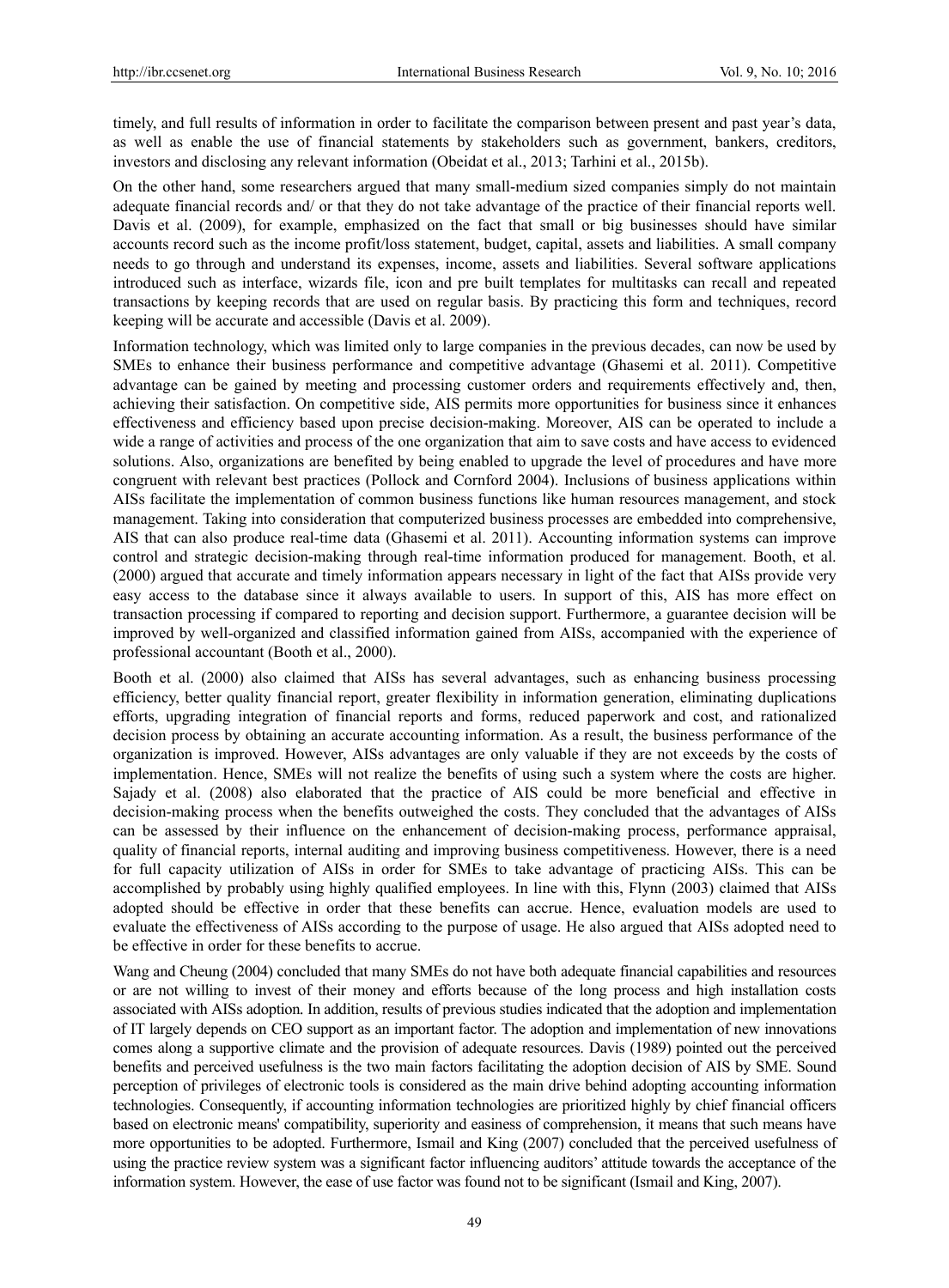The implementation of AISs by SMEs is also influenced by the complexity of AISs. SMEs owners are not willing to adopt the technology when AISs are perceived to be too complicated and beyond their needs (Sajady et al, 2008). Strength of managerial and strategic competencies are needed sometimes within the process of adopting and implementing AISs to realize the valuable correlation between the business structure and the system itself, and to manage duly with the output of AIS implementation that is represented in unavoidable organizational impact (Gibson et al., 2000; Poston and Grabski, 2001).They also found that the lack of financial resource and inadequate skilled personnel are the main problems for Canadian small businesses not to adopt IT. A review literature in technology innovation has revealed that availability financial and human resources as well as adequate IT infrastructure in large organizations and management commitment can encourage the adoption of innovation (Gibson et al., 2000). In comparison, inadequate financial resources, unavailability of IT expertise were among the barriers that small and medium businesses might have to encounter in order to adopt information system. Gibson et al. (2000) also reported that a lack of capital as well as the lack of top management commitment was viewed as the main barriers inhibiting the adoption of information system and technology by small companies. Furthermore**,** Gwangwava et al. (2012) indicated that perceived cost, complexity of AISs, lack of government support, inadequate financial resources were strongly influence the decision of adoption of AISs by SMEs while lack of knowledge about AISs as well as reluctance were not.

The above studies have provided important theoretical and empirical contributions to the research on the adoption of accounting information system. External environmental factors such as governmental rules and regulations, market competitive pressure, readiness of suppliers/vendors for IT business and availability of the right partners with whom to work were also mentioned by previous studies as either hinders or incentives to the adoption of IT system by small-medium sized companies (e.g., Guo and Feng, 2008).

# **3. The Study's Conceptual Framework**

The first step in this research is a thorough review of the literature and development of an extensive list of variables suggested as significant barriers or incentives to the adoption and use of IT. This review focuses on, but is not limited to, the adoption and use of AIS by SMEs. Studies related to adoption and use of information and IS, in general, are also considered. In previous studies on IT adoption, a lot of factors are identified most frequently as either motives (also referred to in the literature as drivers, determinants, incentives) or barriers (inhibitors) to adoption and use. Researchers have clustered these factors in different ways. In this study, such factors are grouped into environmental, technological and organizational characteristics, based on technology, organization, and environment (TOE). This framework is developed by Tornatzky and Fleischer (1990). In the context of IT adoption, the same framework has been also used in previous studies (e.g. Zhu et al. 2003). Because these studies reflect theoretically and empirically the factors that influence IT and AISs, they constitute a solid ground for this study.

Tornatzky and Fleisher (1990) argued that the process of adoption of technological innovation by individual is determined by three interrelated categories of factors. They are organizational, technological, and environmental characteristics. The organizational characteristics include organizational competence and resources, organizational structure, top management support and other variables. The technological characteristics include both the availability of IT infrastructure as well as the processes. The environmental characteristics include the suppliers support, competition pressure, change agents, and the government policies. These three categories present "both threats and opportunities for technological innovation" (Tornatzky and Fleisher, 1990, p. 154). Therefore, they might influence the way a company sees the need for, searches for, and adopts new technology. Figure 1. below explains these three categories.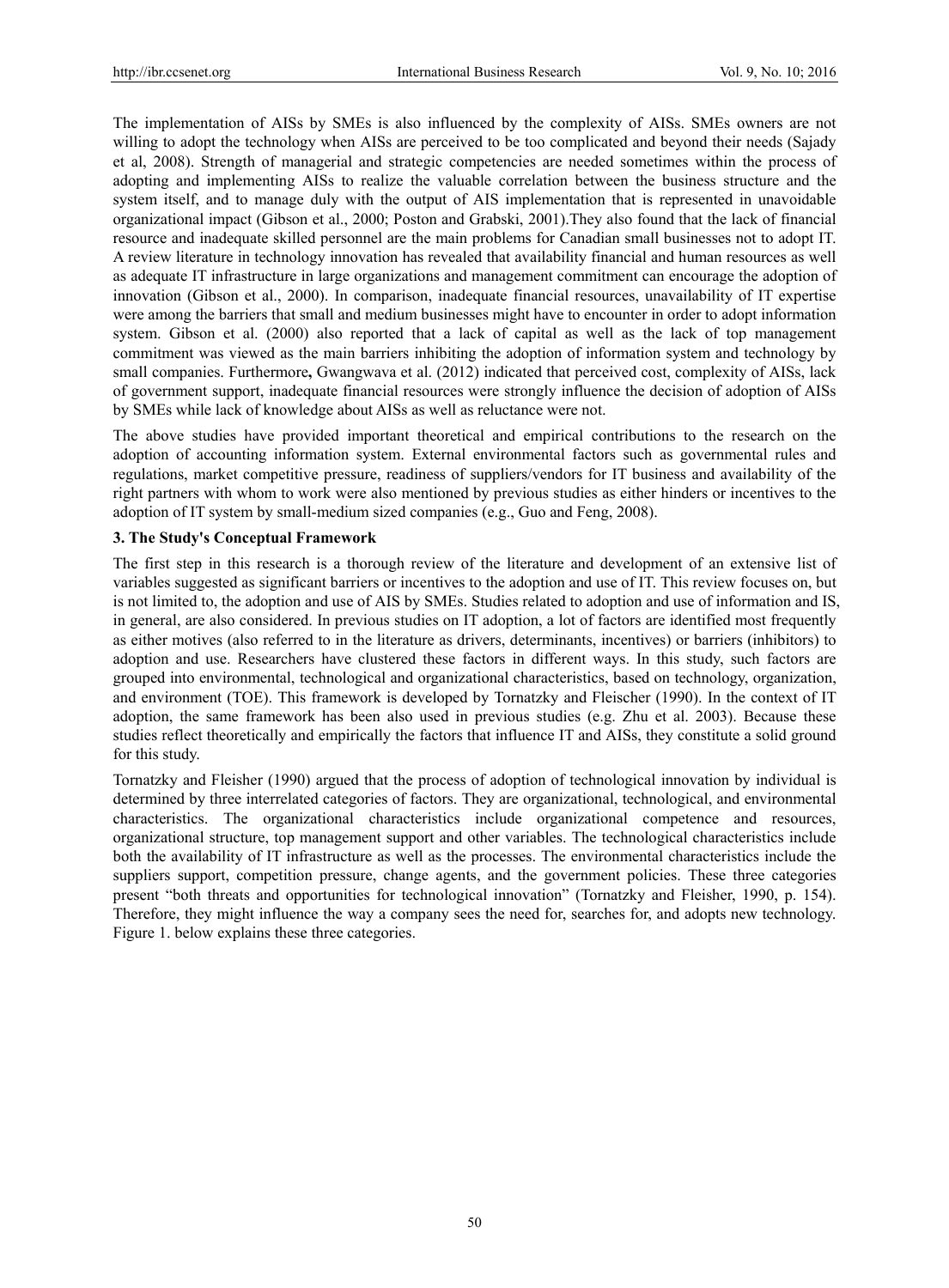

Figure 1. Technology-Organization-Environment Model

Source: Tornatzky and Fleisher (1990, p. 154).

The conceptual framework of this study has been designed to illustrate factors influencing AIS decision adoption. The developed framework investigates and analyzes the relevant factors through looking at the context form of the problem. These factors are:

1. Organizational Factors: The first category includes the organizational factors that relate directly to the availability and use of internal resources. Organizational factors identified in the previous studies relate mainly to business size, top management commitment and support, organizational structure and culture, employee's level of IT knowledge, industry sector, business location, and information-intensity (e.g., Zhu et al., 2003). The financial resources of any business company limit its ability to acquire and invest in a new technology. Compared to smaller firms, larger firms are highly likely to spend a much more of financial resources, time, and commitment to use the technologies. Complexity of the business tends to affect the adoption of AISs by both small and large organizations. Due to the complex nature of their business and voluminous transactions, large organizations have a high probability of adopting AISs compared with small firms whose transactions are not that complex. Agreeing with that, Markus and Tanis (2000) argue that the adoption of AISs by SMEs is largely limited by their simple size in nature which is easy to manage. In comparison, Buonanno et al, (2005) suggested that business complexity, being a composed factor, is a not strong predicator of AISs adoption, whereas just company size considered being a very strong one. Moreover, as Guo and Feng (2008) indicated, size influences willingness towards adopting technologies of information technologies. They also referred to the fact that AISs' non-adoption within SMEs is not affected mainly by financial constraints. However, it is more correlated with structural and organizational reasons. This contradicts partially with what has been noticed among huge institutions, since the direct reason for AISs' non-adoption is organizational.

Wang and Cheung (2004) argued that many SMEs either do not have adequate resources or are not willing to invest a large amount of their financial resources due to the long processing, times and high cost associated with set up and use of AISs applications. In addition, results of previous studies showed that the adoption and implementation of IT largely depends on CEO support as an important factor. The adoption and implementation of innovations comes along a supportive climate and the provision of adequate resources. The current study considers the following organizational factors: top management commitment, availability of human IT resource (Technical Expertise), financial capabilities, management support, organizational culture, organization structure, and manager accounting prior experience and knowledge.

2. Technological Factors (AIS Characteristics): a number of technology-related factors are identified by the research literature as potentially affecting AIS adoption decisions. Technological factors include technology availability, cost, security, reliability and capabilities. Based on perceived ease of use and perceived usefulness, human behavior plays a paramount role in influencing the adoption of AISs. Users that perceive AISs to be useful and easy to use are more likely to adopt the technology than those that do not. In support of this, Davis (1989) suggested that the two most important factors in explaining accounting information technology adoption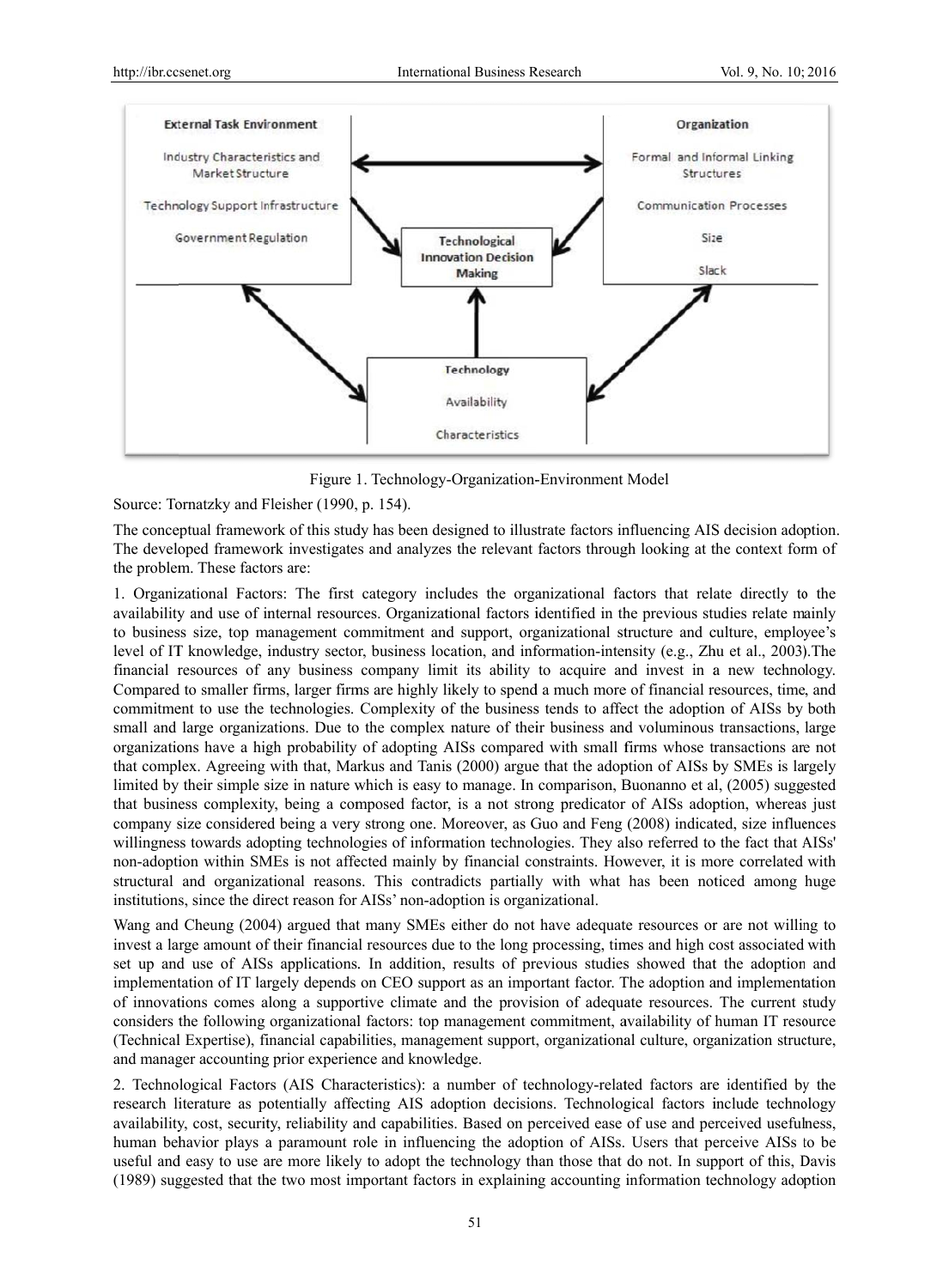are perceived ease of use and perceived usefulness. Sound perception of privileges of electronic tools is considered as the main drive behind adopting accounting information technologies. Consequently, if accounting information technologies are prioritized highly by chief financial officers based on electronic means' compatibility, superiority and easiness of comprehension, it means that such means have more opportunities to be adopted.

According to Gibson et al. (2000), the adoption of AISs by SMEs is also affected by the complexity of AISs. SMEs owners are less likely to adopt the technology when AISs are perceived to be too complicated and beyond their needs. Strength of managerial and strategic competencies are needed sometimes within the process of adopting and implementing AISs to realize the best correlation between the business peculiarities and the system itself, and to manage duly with the output of AIS implementation that is represented in unavoidable organizational impact. Also, strengths of managerial and strategic competencies are considered as a deficiency in SMEs and cause failure of AISs adoption. In support of Gibson et al. (2000), a research conducted by Duxbury (2002) found that the main inhibiting factors to the implementation of computer technologies among Canadian small businesses were inadequate financial resources and unqualified employees. The past literature in technology innovation has found that more resources and infrastructure in large businesses can facilitate the adoption of innovation (Dewar and Dutton, 1986). In comparison, limited financial resources, lack of expertise in in-house information system were among the barriers that small and medium businesses had to face to adopt information system (Gibson et al., 2000). Albert and Kinman (1990) mentioned that the larger the business, the higher the ability to hire people with specific skills, such as knowledge of information systems. Factors of technology for this study are: (1) cost to setup and maintain AIS (2) Availability and adequacy of existing of IT infrastructure to support AIS (3) Reliability of AIS and (4) Security issues of AIS.

3. External Factors (Characteristics) are related to variable-based operating systems of organizations; mainly, markets, competitive pressure, government rules and regulations, suppliers, vendors, and partners. Wholesalers, trade associations, franchisors, for instance, are all affected and led by competition, and voluntary groups in small businesses are also influenced by IT adoption, according to Treadgold (1990). As Wenzler (1996) has stated, its' more customers related matter than competitor's which leads to adopt IT in their businesses. According to Wang, et al. (2008), competition in general is considered a probable source for increasing innovation adoption since it enhances both the rate and the need of adoption of innovations. However, Porter and Millar (1985) suggested that businesses can adopt IT by changing competition rules and industry structure. IT can create competitive advantage by reducing costs or increasing differentiation. Because of the peer pressure correlated with the "diffusion effect," IT new businesses tend to adopt an innovation, where "diffusion effect", as Rogers (2003) indicated, is the degree of influence on individual or organization to approve or reject the innovation. This is led by motivation of the peer network in social system, according to Rogers (2003), rather than as a result of a cost/benefit assessment, firms may end up adopting because of perceived competitive necessity (or even sheer imitation).External environmental factors are classified throughout this study as the following: (1) Competitive pressure from other internet adopters within the industry (2) Government rules and regulations (3) Availability of the right partners with whom to work and (4) Readiness of suppliers for electronic business.

# **4. Research Hypotheses**

Based on the above proposed research framework, the following hypotheses were formulated**:** 

- **H1:** All the identified potential factors (organizational factors, technological factors and environmental factors) influence the adoption decision of AIS by small-medium sized companies in Jordan.
- **H2:** There is no statistically significant difference among the respondent's groups (adopters, intend to adopt, and non-adopters) in terms of their perception of these factors as incentives or barriers.

## **5. Research Methodology**

This section presents the rational reasons for selection of quantitative approach as an appropriate method to collect the required data to examine the research questions. Generally, a research methodology illustrates the decision concerning the choice of data collection method, and also more decision about scaling procedures and measurement, samples frame and size, and data statistical techniques. Quantitative and qualitative are the two popular research approaches that can, either one or both, be used to achieve the research objectives. These approaches are frequently mentioned and used in humanities studies including Information Systems. Quantitative research approach searches for causes and facts from the respondent's opinion or perceptions. It manipulates, interprets, and describes the data. It also tests the hypothesis in numerical way (Creswell, 2013). Furthermore,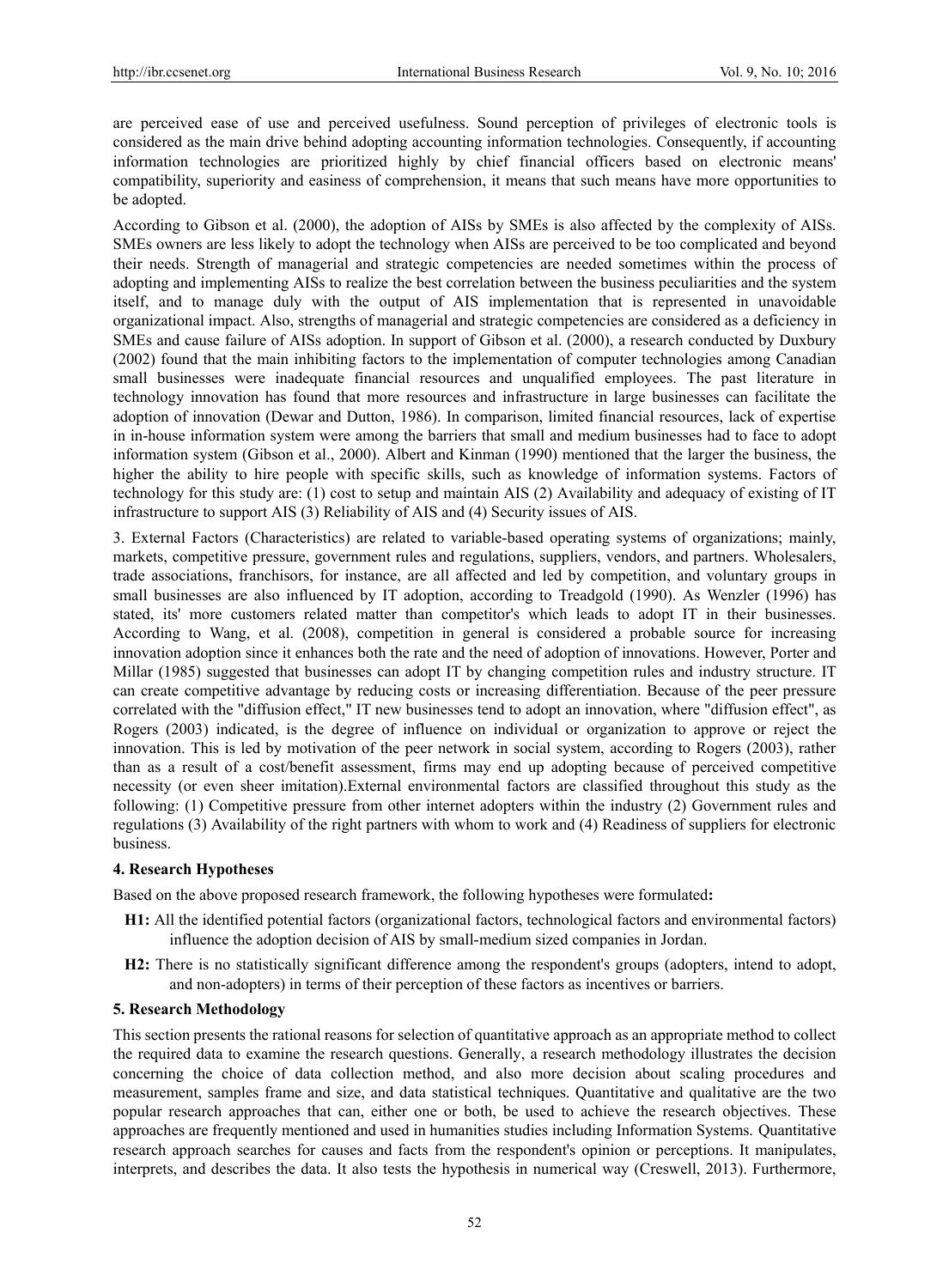qualitative research approach manipulates and interprets the observation in non-numerical for the aim of exploring the meanings and types of relationships (Saunders et al., 2012).

According to Hair et al. (2010), quantitative research is useful for the purpose of describing the variables and their relationships, in addition to testing hypotheses. It is also helpful in providing detailed planning prior to data collection and analysis, and to providing tools for measuring themes, planning design stages and handling the population or sampling problems. Furthermore, this approach employs statistical measures and control procedures that can minimize the bias level and confound variables. Quantitative approach is the most useful technique in dealing with many issues and problems of internal validity, external validity and reliability of measures and procedures. Literature indicates that there are several barriers and motives (i.e. factors) that influence the adoption decision of AIS. Based upon the theories of adoption of innovation as well as the existing literature of adoption of AIS, this study adopts the quantitative approach to answer the research questions.

## *5.1 Selection of the Data Collection Methods*

Two data collection methods are used to support this study. As for secondary data, it was obtained from various books, periodicals, theses, and the internet. The empirical part of the study discussed the factors influencing the adoption of AIS by the small –medium business companies in Jordan. To study the general picture of the factors that influence the adoption of AIS by accounting department, a questionnaire is used in a way that helps to probe further into manager's opinion and views. Statistically, it is believed that questionnaires containing a large sample size are designed for unbiased statistical results, which apply on the whole population (Saunders et al., 2012). The designed questionnaire for this study is reviewed by five accounting practitioners, academicians, and accounting consultants. Based upon their comments and notes, the questionnaire was modified and then distributed.

Data collection was performed through a self-administered, web-based questionnaire, which was sent to the targets by e-mails. According to Sekaran and Bougie (2010), there are many benefits with this method of data collection. Respondents can have the freedom to fill out the questionnaire when they have the time to do so. The data collection process can be performed over a short time-span and respondents perceive this method as the most anonymous. On the other hand, there are some drawbacks with a self-administered questionnaire. Respondents who are unfamiliar with responding surveys on the internet may not be willing to participate. Another problem is that managers are usually flooded with e-mails and may decide to ignore the invitation. It may even happen that the invitation gets stuck in a spam-filter and never arrives to the appropriate respondent. It is also problematic that one cannot be sure that the respondent actually understands the questions in the survey and responds correctly.

# *5.2 Research Population and Sampling Design*

Following Saunders, et al. (2012), the researchers should identify several requirements when designing the sample. They include 1) the sampling frame, 2) the selected ample process, and 3) the size of the sample. In the present study, the sample was collected from Amman Chamber Industry database. The target population for this study is all small-medium sized companies located in Amman, Jordan. The random sample covers only 10% of the total number of these companies, which is (1450), and with a number of employees less than 100 employees (Jordan National Statistical Year Book, 2013. This sample was selected because SMEs businesses employ large number of people and greatly contribute to the national income in Jordan. The most commonly used international criteria for defining a small and medium business in many previous studies is the number of full–time employees. This study only classifies SMEs as companies with less than 100 full- time employees based on Jordanian companies law. The questionnaires were emailed to the managers of the selected companies. Managers were selected as the key respondents of this study because they were highly expected to be familiar with the AIS applications as well as they were the most key decisions who can decided on the adoption of AIS by their firms. The required data was gathered during the summer time in 2015.

#### *5.3 Selection Scale of Measurement*

The variables are deduced from the literature and it is recognized that some of them might act in conjunction with one another, or that their full effect could only be observed in the presence of others. Measurement is defined as "the rules for assigning of numbers to objects in such a way as to represent quantities of attribute" (Hair, et al., 2010). The details items and scales consist of the following:

1) General information: this section of the questionnaire includes general questions about the selected companies' demographic characteristics such as the number of employees, and business experiences, type of business, accounting structure department and so on.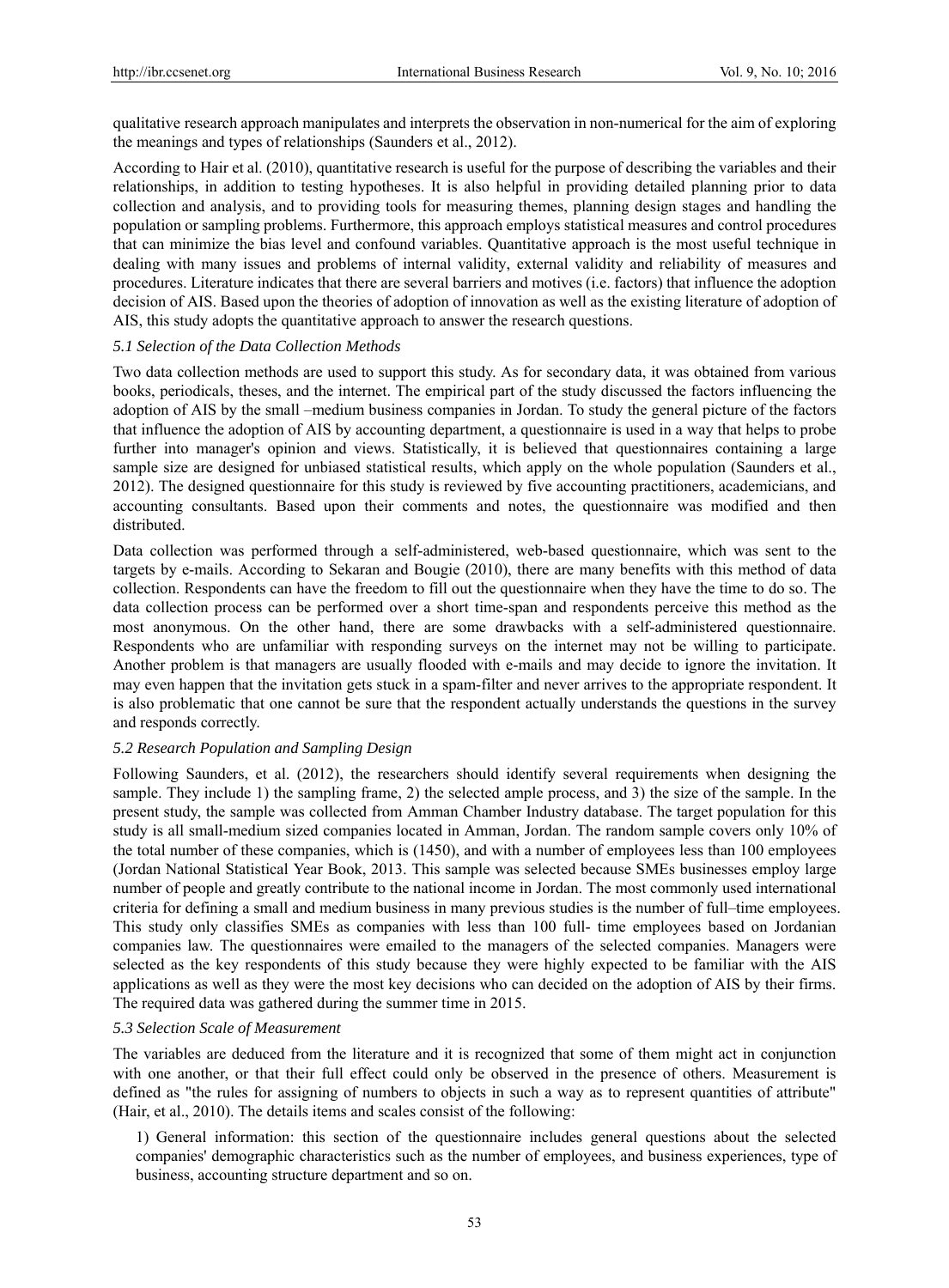2) The dependent variables (the extent of the adoption of AIS): The participants are asked to indicate the extent to which their companies adopt the AIS. Respondents are asked to choose one of the following answers: (1) will not adopted at all (2) intend to adopt and (3) adopt.

3) The independent variables: This section of the questionnaire includes all the independent variables (factors) in this study. Responses are collected through a seven point Likert scale where the lowest value of -3 indicates a 'major barrier' the midpoint 0 indicates 'no effect or influence' and the highest value of a +3 indicates a 'major incentive'. Thus, each factor could be rated as a barrier, an incentive or 'no effect' on the decision to adopt and use AIS. These factors are listed in Table 1 below.

|  |  | Table 1. Definitions of Variables and their Sources |  |  |  |  |  |
|--|--|-----------------------------------------------------|--|--|--|--|--|
|--|--|-----------------------------------------------------|--|--|--|--|--|

| Variable       | <b>Definition</b>                                | References (examples)                                          |
|----------------|--------------------------------------------------|----------------------------------------------------------------|
| Name           |                                                  |                                                                |
|                | (1) Organizational variables                     |                                                                |
| Q1             | Financial capabilities                           | Xu et al., (2002); Wongsim, (2013); Awosejo, et al.,<br>(2014) |
| Q2             | Human IT resource                                | Sirisom, et al., (2008)                                        |
| Q <sub>3</sub> | Organization structure: size                     | Xu et al., (2002); Wongsim (2013)                              |
| Q4             | Organizational culture: willingness to adopt new | Naomi and Kevin (2007)                                         |
|                | technology                                       |                                                                |
| Q <sub>5</sub> | Top management support $&$ commitments           | al., (2002); Ussahawanitchakit<br>Xu et<br>and                 |
|                |                                                  | Phonnikornkij (2006); Omar et al. (2009)                       |
| Q <sub>6</sub> | CEO IT Knowledge                                 | Naomi and Kevin (2007); Wongsim(2013)                          |
| Q7             | CEO innovativeness                               | Naomi and Kevin (2007); Wongsim(2013)                          |
|                | (2) Technological variables                      |                                                                |
| T1             | Perceived AIS usefulness/value                   | (2002);<br>Ussahawanitchakit<br>Xu et al.,<br>and              |
|                |                                                  | Phonnikornkij (2006);<br>Omar, et al. (2009);                  |
|                |                                                  | Wongsim $(2013)$                                               |
| T <sub>2</sub> | Perceived ease of use of AIS/flexibility         | $Xu$ et al., $(2002)$ ;<br>Ussahawanitchakit<br>and            |
|                |                                                  | Phonnikornkij (2006); Omar et al. (2009)                       |
| T <sub>3</sub> | Perceived complexity of AIS                      | Ussahawanitchakit<br>Xu et al., (2002);<br>and                 |
|                |                                                  | Phonnikornkij (2006); Omar et al.<br>$(2009)$ :                |
|                |                                                  | Wongsim $(2013)$                                               |
| T <sub>4</sub> | Perceived cost of setup and maintain of AIS      | Naomi and Kevin (2007); Wongsim(2013)                          |
| T <sub>5</sub> | Perceived reliability of AIS                     | Ussahawanitchakit<br>Xu et al., (2002);<br>and                 |
|                |                                                  | Phonnikornkij (2006); Omar, et al. (2009);                     |
|                |                                                  | Wongsim $(2013)$                                               |
| T <sub>6</sub> | Security issues (Security)                       | Naomi and Kevin (2007)                                         |
| T7             | Adequacy of existing technology (Technology      | Xu et al., (2002); Wongsim(2013)                               |
|                | Availability).                                   |                                                                |
| T <sub>8</sub> | Accounting standard                              | Sirisom, et al., (2008)                                        |
| T <sub>9</sub> | Nature of AIS                                    | Xu et al., (2002); Wongsim(2013)                               |
|                | (3) External environmental variables             |                                                                |
| E1             | Readiness of suppliers for electronic business   | Naomi<br>Kevin<br>(2007);<br>and                               |
|                |                                                  | Wongsim $(2013)$ ; Awosejo et al., $(2014)$                    |
| E2             | Availability of the appropriate partner          | Sirisomet al., (2008)                                          |
| E <sub>3</sub> | Accounting Firms /Competitive Pressure           | Omar, et al. (2009)                                            |
| E <sub>4</sub> | Government rules and regulations                 | Davila and Foster (2004); Ussahawanitchakit and                |
|                |                                                  | Phonnikornkij (2006)                                           |

## **6. Data Analysis Techniques**

In this study, different descriptive and inferential statistical methods have been used to analyze the data: (1) Cronbach Alpha to test reliability and consistency between variables (2) Percentages, standard deviation to study the characteristics of the respondents profile and factors and (3) T-test and ANOVA analysis.

## *6.1 Validity and Reliability*

The questionnaires is assessed and evaluated prior to distribution to respondents by a number of key specialists and professionals in this business research field. However, the reliability of the study is assessed by examining the Cronbach's Alpha coefficient. The value of Cronbach's alpha is found to be 0.81. It shows the stability and consistency of the scale are acceptable. The reliability of a study tool is the degree to which the measures are free from error and therefore yield consistent results (Hair, et al., 2010). The consistency of the tool is followed when designing the questionnaire. This reflects on its results, as they are consistent. It also measures the stability of the tool. Table 2 below, shows the values of the Cronbach's Alpha for all the factors included in the study.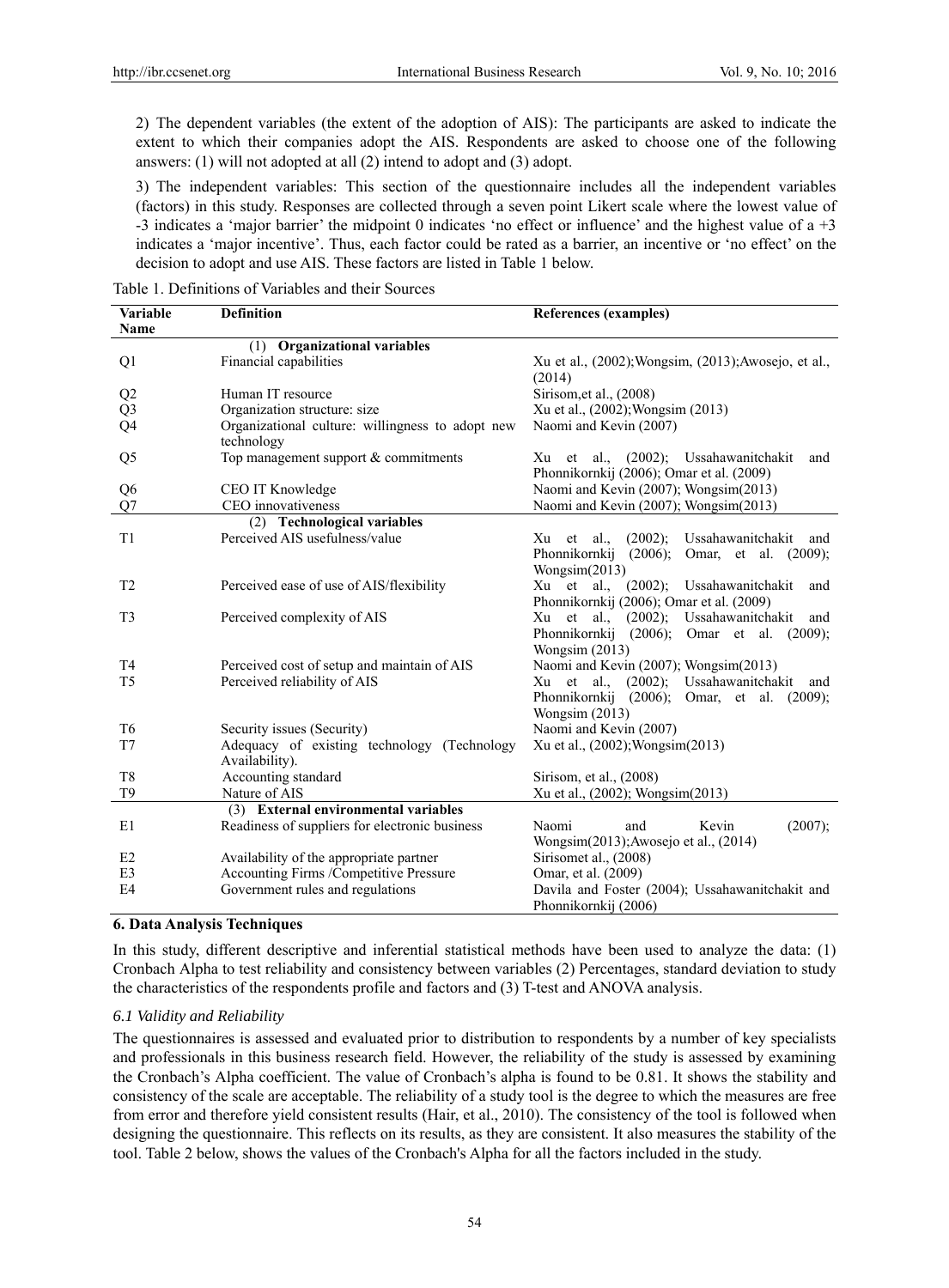# Table 2. Cronbach Alpha Results

| <b>The Research Domains</b> | # of items | Cronbach Alpha |
|-----------------------------|------------|----------------|
| Organizational factors      |            | 0.854          |
| Technological factors       |            | 0.792          |
| Environmental factors       |            | 0.830          |
| Totals                      | 20         | 0.810          |

*6.2 Data Analysis & Hypotheses Testing* 

This section presents and discusses the descriptive analysis for the collected data and hypotheses testing results.

## 6.2.1 Research Descriptive Analysis

This part presents results and analysis of data from two areas of the survey instrument: respondent demographics, describing the survey respondents and their businesses; and respondents' evaluation of factors that influenced their decisions, as either incentives or barriers, to adopting AIS. Some details on respondents' use of AIS are included and greater detail is included on the adoption of AIS. In particular, the current state of adoption of AIS by each business studied is used to divide the businesses into subpopulations for further analysis of perceived incentives and barriers.

6.2.2 Descriptive Analysis of the Study's Respondents

Table 3. Number of Actual and Respondent Companies by Sector

| <b>Actual Number</b> | Size of sample | <b>Respondent</b>          | Rate of Respondent Of size of |  |  |
|----------------------|----------------|----------------------------|-------------------------------|--|--|
| of Companies         | $(10\%)$       | <b>Number of Companies</b> | sample                        |  |  |
| 1450                 | 145            | 01                         | 69.6%                         |  |  |

From the table above 3, it can be noticed that 101 companies responded to the questionnaire. The response rate is there of 69.6 percent of the size of sample. Also Table 4 below demonstrates the descriptive analysis for the collected data about the number of employees as well as business experience for the companies participating in the study.

Table 4. Descriptive Analysis of the Study's Respondents

| <b>Characteristics</b>     | Frequency | Percentage |  |
|----------------------------|-----------|------------|--|
| Size (Number of Employees) |           |            |  |
| Less than 15 employees     | 11        | 10.0       |  |
| Between 16 to 25 employees | 15        | 14.8       |  |
| Between 26 to 40 employees | 25        | 24.7       |  |
| Between 41 to 60 employees | 29        | 28.7       |  |
| Between 61 to 99 employees | 21        | 20.7       |  |
| <b>Business Experience</b> |           |            |  |
| Less than 5 years          | 11        | 10.0       |  |
| Between 5 to 10 years      | 15        | 14.8       |  |
| Between 11 to 15 years     | 45        | 44.5       |  |
| Between 16 to 20 years     | 19        | 18.8       |  |
| More than 21 years         | 11        | 10.8       |  |

From the table above, it can be concluded that about half of responding companies (49.5%) have less than 40 employees, 29 companies (28.7%) have between41-60 employees, and 21 companies (20.7%) have between 61 to 99 employees. It can be also observed that the majority of companies (71) have than 15 years of experience, 19 companies (18.8%) have experience between 16to 20 years; whereas 11 companies (10.8%) have more than 20 years of experience. It also illustrates that 46.1% of respondents have already adopted AIS whereas 32% and 31% are intend to adopt and not –adopted receptively.

## 6.2.3 Descriptive Analysis of the Factors

Means and Standard Deviations are also used to describe the respondent's perception of the independent factors. The four following tables 5, 6, 7 and 8 represent the descriptive statistics for the results from the Likert scale measurement of perceived influence of factors as either barriers or incentives to adoption of AIS. The first table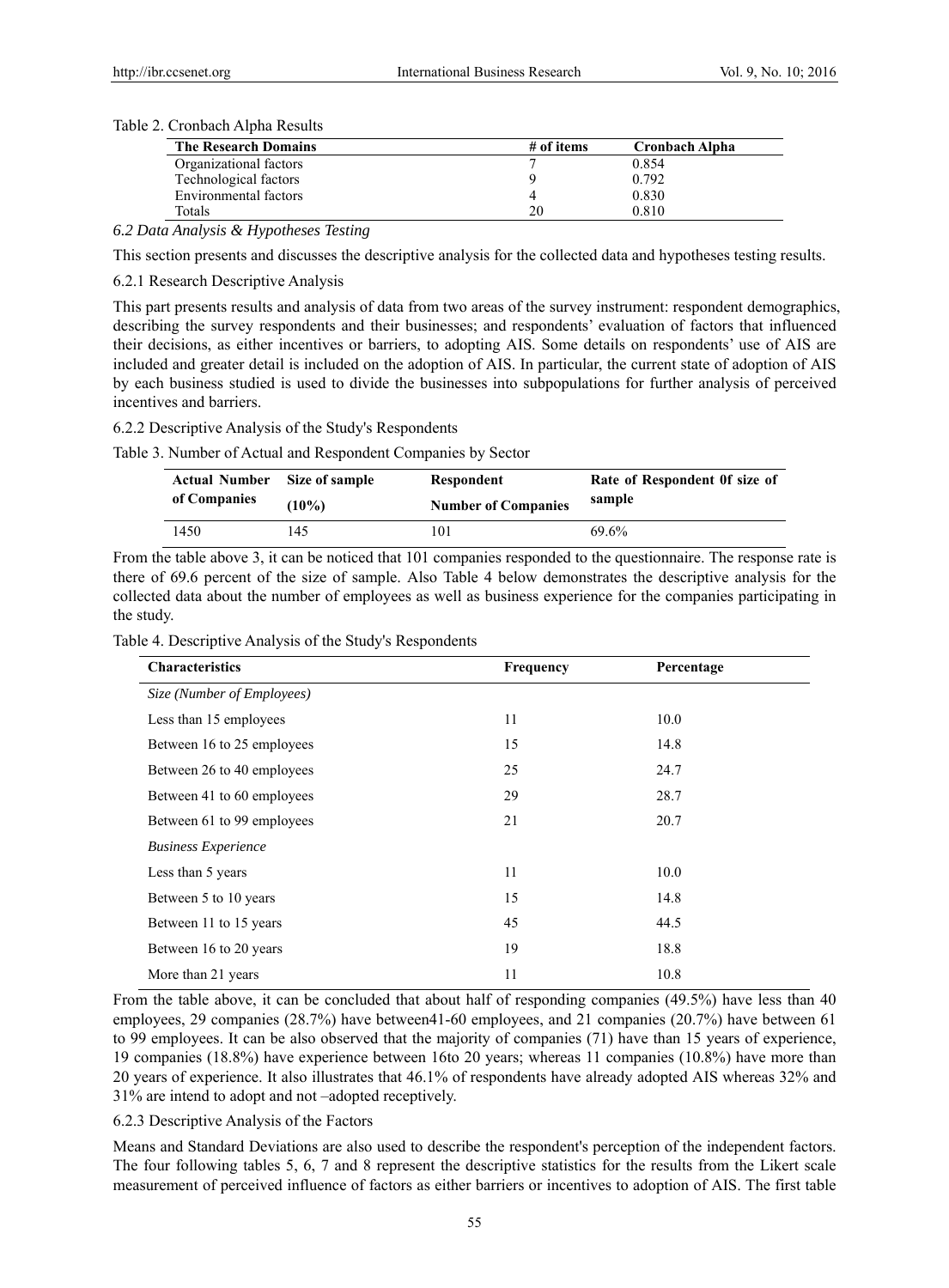(5) shows the results for all Respondents (i.e., the study's sample). The next three tables: Tables 6, 7 and 8 show data for the three different groups: AIS Adopters, those who intend to Adopt, and those who are Not Adopt AIS, respectively. The results shown are for the target for data values measured on a 7-point scale with high point: +3 as a significant incentive, -3 as a significant barrier, and a mid- point of zero as neutral on the adoption decision. These tables also show the results of T-tests (with the null hypothesis being there is no influence on adoption and therefore a zero value), including the resulting t-value and the level of significance.

| Table 5. Mean Value in Order of Descending for all Respondents |
|----------------------------------------------------------------|
|----------------------------------------------------------------|

|                | <b>Factors</b>                             | N   | Mean     | <b>Standard</b> | <b>T-value</b> | Significance     |
|----------------|--------------------------------------------|-----|----------|-----------------|----------------|------------------|
|                |                                            |     |          | deviation       |                | level $\leq 5\%$ |
| Q7             | CEO innovativeness**                       | 101 | 0.668    | 1.536           | 3.825          | 0.000            |
| Q10            | Perceived AIS usefulness/value**           | 101 | 0.649    | 1.438           | 3.343          | 0.000            |
| Q11            | Perceived ease of use of AIS/flexibility** | 100 | 0.612    | 1.321           | 2.642          | 0.001            |
| D <sub>3</sub> | Competitive Pressure **                    | 101 | 0.583    | 1.4.21          | 2.611          | 0.002            |
| T <sub>3</sub> | Perceived reliability of AIS**             | 101 | 0.551    | 1.311           | 2.591          | 0.003            |
| Q <sub>5</sub> | &<br>Top<br>management<br>support          | 101 | 0.431    | 1.322           | 2.682          | 0.004            |
|                | commitments**                              |     |          |                 |                |                  |
| E1             | Government rules and regulations*          | 101 | 0.382    | 1.311           | 1.889          | 0.013            |
| Q <sub>6</sub> | CEO IT Knowledge*                          | 101 | 0.312    | 1.431           | 1.865          | 0.024            |
| Q2             | Human IT resource #                        | 101 | 0.292    | 1.221           | .990           | 0.140            |
| Q <sub>3</sub> | Organizational structure#                  | 101 | 0.290    | 1.341           | .876           | 0.155            |
| T <sub>5</sub> | of existing<br>technology<br>Adequacy      | 101 | 0.273    | 1.342           | .854           | 0.158            |
|                | (Technology Availability)#.                |     |          |                 |                |                  |
| Q4             | Organizational culture: willingness to     | 101 | 0.264    | 1.322           | .751           | 0.234            |
|                | adopt new technology#                      |     |          |                 |                |                  |
| T8             | Accounting standard#                       | 101 | 0.262    | 1.176           | .654           | 0.342            |
| T <sub>9</sub> | Nature of AIS#                             | 101 | 0251     | 1.342           | .456           | 0.531            |
| T <sub>6</sub> | Readiness of suppliers for IT business#    | 101 | $-0.170$ | 1.321           | $-.833$        | 0.413            |
| T7             | Availability of the appropriate partners   | 101 | $-0.211$ | 1.432           | $-952$         | 0.214            |
|                | with whom to work#                         |     |          |                 |                |                  |
| T1             | Perceived complexity of AIS*               | 101 | $-0.421$ | 1.325           | $-3.234$       | 0.018            |
| Q1             | Financial capabilities**                   | 101 | $-0.521$ | 1.111           | $-3.111$       | 0.006            |
| T <sub>4</sub> | Security issues**                          | 101 | $-0.642$ | 1.322           | $-3.461$       | 0.000            |
| T <sub>4</sub> | Perceived cost of setup and maintain of    | 101 | $-0.733$ | 1.332           | $-3.943$       | 0.000            |
|                | $AIS***$                                   |     |          |                 |                |                  |

 $#$  not statistically significant for any of the groups analyze

\*Statistically significant at the 0.05 level for this group of all respondents

\*\* Statisticallysignificant at the 0.001 level for this group of all respondents

Table 6. Mean Value for Significant Factors in Order of Descending for all AIS Adopters

|                | <b>Factors</b>                                           | N  |    | Mean     | <b>Standard</b><br>deviation | <b>T-value</b> | Significance level<br>$\leq 5\%$ |
|----------------|----------------------------------------------------------|----|----|----------|------------------------------|----------------|----------------------------------|
| Q7             | CEO innovativeness                                       |    | 46 | 0.690    | 1.636                        | 3.925          | 0.001                            |
| Q <sub>1</sub> | Perceived AIS usefulness/value                           |    | 46 | 0.672    | 1.422                        | 2.445          | 0.004                            |
| $\mathbf{0}$   |                                                          |    |    |          |                              |                |                                  |
| D <sub>3</sub> | Competitive Pressure                                     |    | 45 | 0.656    | 1.532                        | 3.643          | 0.002                            |
| Q1             | of<br>Perceived<br>of<br>ease<br>use                     |    | 46 | 0.672    | 1.4.41                       | 2.311          | 0.012                            |
| $\mathbf{1}$   | AIS/flexibility                                          |    |    |          |                              |                |                                  |
| T <sub>3</sub> | Perceived reliability of AIS                             |    | 46 | 0.531    | 1.321                        | 2.291          | 0.017                            |
| Q <sub>6</sub> | CEO IT Knowledge                                         |    | 46 | 0.521    | 1.302                        | 2.182          | 0.021                            |
| Q5             | &<br>management<br>Top<br>support                        |    | 45 | 0.422    | 1.341                        | 2.179          | 0.022                            |
|                | commitments                                              |    |    |          |                              |                |                                  |
| Q <sub>5</sub> | Human IT resource                                        |    | 45 | 0.402    | 1.321                        | 2.160          | 0.023                            |
| Q <sub>3</sub> | Organizational structure                                 |    | 46 | 0.390    | 1.311                        | 2.156          | 0.025                            |
| E1             | Government rules and regulations                         |    | 46 | 0.412    | 1.431                        | 2.165          | 0.034                            |
| T4             | of<br>Perceived cost<br>and<br>setup<br>maintain of AIS* | 46 |    | $-0.632$ | 1.232                        | $-3.543$       | 0.039                            |

\*Statistically significant at the 0.05 level for this group of all respondents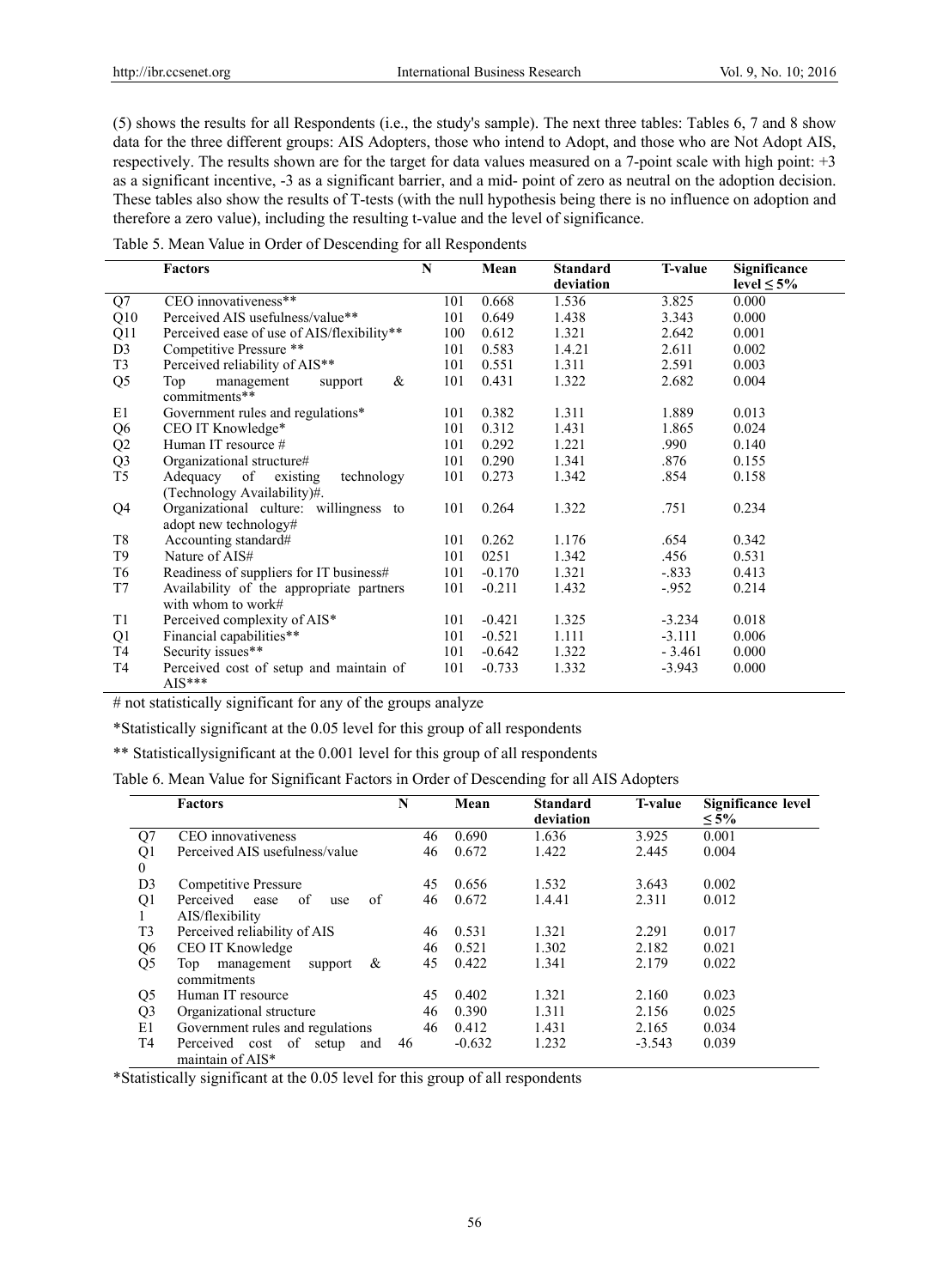|                 | Factors                                            | N  | Mean     | Standard<br>deviation | T-value  | Significance level<br>$\leq 5\%$ |
|-----------------|----------------------------------------------------|----|----------|-----------------------|----------|----------------------------------|
| Q7              | CEO innovativeness                                 | 31 | 0.646    | 1.536                 | 3.345    | 0.010                            |
| O <sub>10</sub> | Perceived AIS usefulness/value                     | 30 | 0.626    | 1.432                 | 3.544    | 0.012                            |
| Q11             | Perceived ease of use of AIS/flexibility           | 30 | 0.552    | 1.622                 | 2.433    | 0.014                            |
| T4              | Perceived cost of setup and maintain of<br>$AIS^*$ | 31 | $-0.754$ | 1.425                 | $-3.334$ | 0.017                            |
| T <sub>2</sub>  | Financial capabilities                             | 31 | $-0.775$ | 1.332                 | $-3.493$ | 0.043                            |
| T3              | Readiness of suppliers for IT business#            | 31 | $-0.200$ | 1.332                 | $-3.642$ | 0.045                            |

| Table 7. Mean Value for Significant Factors in Order of Descending for Those Who Intend to Adopt AIS |  |  |  |  |  |  |
|------------------------------------------------------------------------------------------------------|--|--|--|--|--|--|
|                                                                                                      |  |  |  |  |  |  |

# not statistically significant for any of the groups analyze

\*Statistically significant at the 0.05 level for this group of all respondents

Table 8. Mean Value for Significant Factors in Order of Descending for Those Who will not Adopt AIS

|                | Factors                                        | N  | Mean     | Standard<br>deviation | T-value  | Significance level<br>$\leq 5\%$ |
|----------------|------------------------------------------------|----|----------|-----------------------|----------|----------------------------------|
| T4             | Perceived cost of setup and maintain of<br>AIS | 34 | $-0.813$ | 1.325                 | $-3.534$ | 0.002                            |
| T1             | Perceived complexity of AIS                    | 34 | $-0.560$ | 1.111                 | $-3.211$ | 0.006                            |
| T <sub>3</sub> | Readiness of suppliers for IT business#        | 33 | $-0.480$ | 1.322                 | $-3.252$ | 0.008                            |
| O1             | Financial capabilities                         | 34 | $-0.790$ | 1.332                 | $-3.143$ | 0.001                            |

# not statistically significant for any of the groups analyze

## 6.2.4 Hypotheses Testing

This section presents a statistical examination for the research hypotheses. The core mechanism of the hypotheses testing is to identify whether the actual sample mean is deviated from the mean of the hypothesized sampling distribution by which a certain value that will prove that is wrong. Regarding the decision criteria which will be used as a base to compete this deviation with, the researchers have chosen the most common decision criterion which is the significance level at less or equal than 0.05, it presents the critical probability in choosing between the null hypothesis and the alternative hypothesis. The assumption that will be based on this significance level sates that "if the probability of observed data is smaller than the level of significance then the data suggests the null hypothesis should be rejected and vice versa".

T-test was used to identify significant factors. The null hypothesis considered, based upon the use of neutral factors, was that there will be no effect for each factor on the adoption decision and therefore the factor would have a zero value. Factors were considered significant if a t-Test indicated the factor did have an effect upon adoption, with a minimum confidence level  $\leq$  5%. The t-test result showed that out of the twenty factors that were considered Table 5, only twelve factors were shown to be statistically significant at the 0.05 level or higher. These factors included: six incentives (CEO innovativeness, perceived AIS usefulness/value, perceived ease of use of AIS/flexibility, competitive pressure, perceived reliability of AIS, top management support & commitments, government rules and regulations, and CEO IT Knowledge) and four barriers (Financial capabilities, security issues, perceived complexity and cost of setup AIS).

To further clarification the comparison of the three subgroups (Adopters, Intend to Adopt, and non-adopters) Tables 9 and 10 provide the result showing a comparison of the relative rankings of the factors based on their mean values within each group. In these tables, the factor with the largest value of the mean in each group is ranked with a value of 1 for that group, and subsequent higher rank values indicate a decreasing absolute value of the mean. While Table 9 shows the relative rankings for all of the statistically significant factors that had a positive mean value, i.e. those named as 'incentives'. Table 10 shows the relative rankings for all of the statistically significant factors that had a negative mean value, i.e. those named as 'barriers'.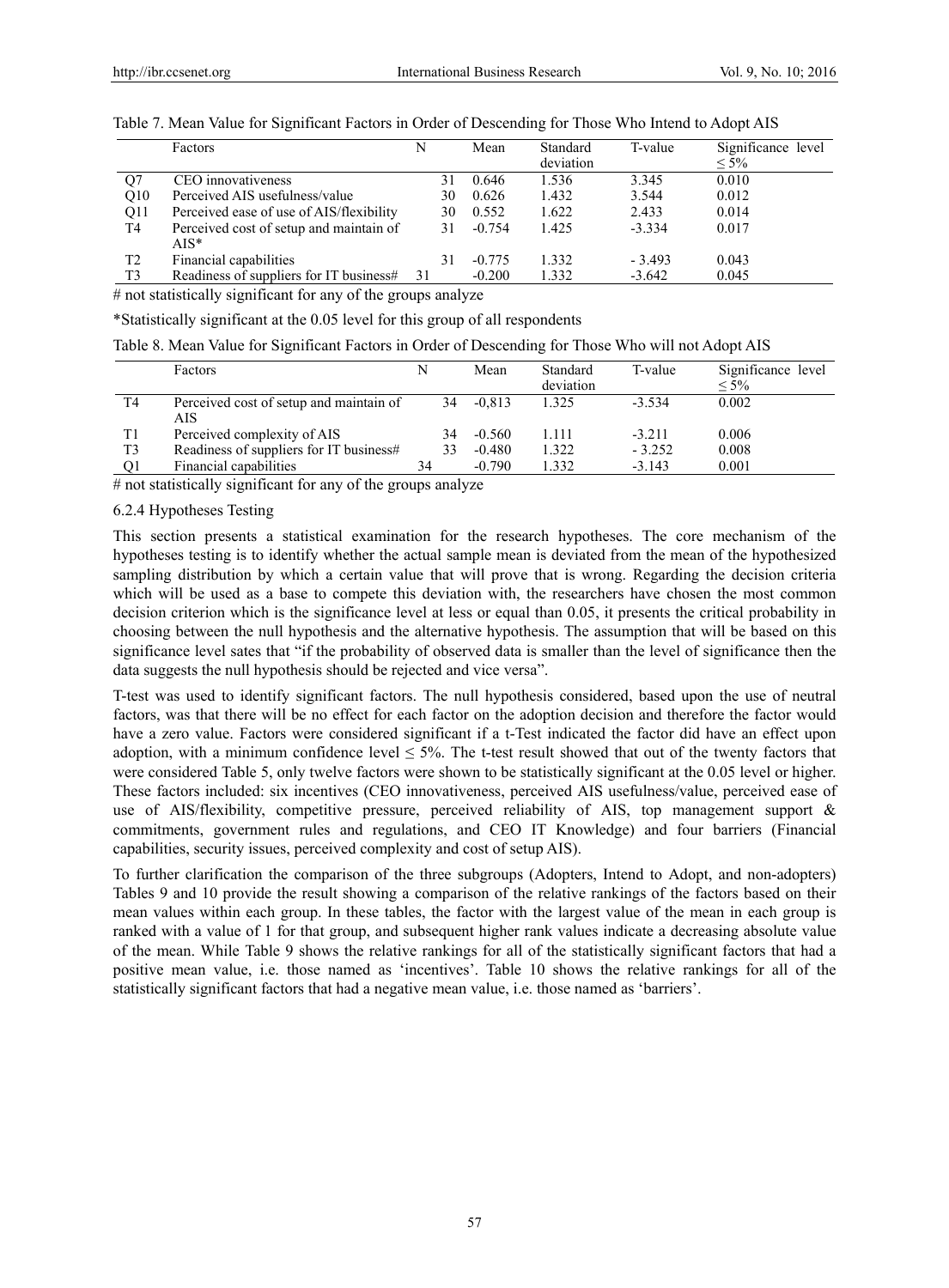|                |                                                         |                   | Ranking based on mean value |                 |    |                |
|----------------|---------------------------------------------------------|-------------------|-----------------------------|-----------------|----|----------------|
| Code           | Factors (incentives)                                    | All<br>respondent | Adopters                    | Intend<br>adopt | to | Will not adopt |
| Q7             | CEO innovativeness                                      |                   | 2                           |                 |    |                |
| Q10            | Perceived AIS usefulness/value                          |                   | 3                           |                 |    |                |
| Q11            | Perceived<br>of<br>of<br>ease<br>use<br>AIS/flexibility |                   | 4                           |                 |    |                |
| D <sub>3</sub> | Competitive Pressure                                    |                   |                             |                 |    |                |
| T3             | Perceived reliability of AIS                            |                   |                             |                 |    |                |
| Q5             | Top<br>management<br>support<br>&<br>commitments        | 6                 |                             |                 |    |                |
| E1             | Government rules and regulations                        |                   |                             |                 |    |                |
| Q6             | CEO IT Knowledge                                        | Λ                 |                             |                 |    |                |
| Q2             | Human IT resource                                       |                   |                             |                 |    |                |
| Q3             | Organizational structure                                |                   |                             |                 |    |                |

# Table 9. The Relative Ranking of Significant Factors that were Perceived as Incentives by the Groups

Table 10. The Relative Ranking of those Significant Factors that were Perceived as Barriers

|    |                                                       | Ranking based on mean value |          |                          |                |  |
|----|-------------------------------------------------------|-----------------------------|----------|--------------------------|----------------|--|
|    | Factors (barriers)                                    | All respondents             | Adopters | Intend<br>to adopt       | Will not adopt |  |
| T2 | Perceived cost of setup and maintain<br>of AIS        |                             |          |                          |                |  |
| T1 | Perceived complexity of AIS                           |                             |          | $\overline{\phantom{0}}$ |                |  |
| T4 | Security issues                                       |                             |          |                          |                |  |
| Q1 | Financial capabilities                                |                             |          |                          |                |  |
| T6 | Readiness of suppliers for IT -<br>business           |                             |          |                          | 4              |  |
| T7 | Availability<br>appropriate<br>the<br>of<br>partners# |                             |          |                          |                |  |

For more clear information about the differences between the three identified groups in terms of their perception of those factors, a one-way ANOVA was performed to illustrate those factors for which there were statistically significant differences between groups. Results for the analysis of significant differences between all AIS Adopters and all AIS Non-Adopters can be shown in Table 11.

|  |  |  |  |  | Table 11. ANOVA Analysis of Factor for Adopters and Non-Adopters |
|--|--|--|--|--|------------------------------------------------------------------|
|--|--|--|--|--|------------------------------------------------------------------|

|                 | Within group means and significance                      |    |     |        |                                            |           |                  |
|-----------------|----------------------------------------------------------|----|-----|--------|--------------------------------------------|-----------|------------------|
|                 | Factors                                                  | Df |     | F      | Between group<br>significance $\leq$<br>5% | Adopters  | Non-Adopte<br>rs |
| D <sub>3</sub>  | <b>Competitive Pressure</b>                              |    | 101 | 16.564 | 0.000                                      | $**0.860$ | $-0.023$         |
|                 | Availability<br>of<br>the<br>appropriate<br>partners $#$ |    | 101 | 12.453 | 0.002                                      | $**0.346$ | $-0.650$         |
| Q10             | CEO IT Knowledge                                         |    | 100 | 10.342 | 0.009                                      | 0.551     | $*$ -0.582       |
| Q <sub>11</sub> | Perceived reliability of AIS                             |    | 101 | 9.564  | 0.016                                      | $**0.651$ | $-0.443$         |
| Q1              | Financial capabilities                                   |    | 100 | 7.632  | 0.021                                      | 0.543     | $*$ -0.697       |
| Q2              | Human IT resource                                        |    | 101 | 6.321  | 0.034                                      | 0.402     | $*$ -0.532       |
| Q5              | &<br>Top<br>management<br>support<br>commitments         |    | 101 | 5.436  | 0.029                                      | $*0.422$  | $-0.543$         |
| T8              | Accounting standard                                      |    | 100 | 5.321  | 0.046                                      | 0.465     | $-0.345$         |
| $\cdots$        | $\sim$                                                   |    |     |        |                                            |           |                  |

# not statistically significant for any of the groups analyze

\*indicates a factor significant in that group at the 0.05 level,

\*\* indicates a factor significant in that group at the 0.001 level,

Results for the analysis of significant differences between the two sub-groups of AIS Non-Adopters (i.e., those who Intend to Adopt and those who non- Adopters) are shown in Table 12. It is worth to note that all factors that showed a statistically significant difference between the groups of either Adopters versus Non-Adopters, or Intend to Adopt versus Non adopters (in Tables 11 and 12 respectively) are shown as incentives in one group but as barriers in the counter group. That is, if one of these statistically different factors was perceived as an incentive by Adopters the same factor is perceived as a barrier by Non-Adopters. The same holds true between the two groups of Intend to Adopt and Will Not Adopt, with those who Intend to Adopt viewing all factors that were a significant difference between the two groups as incentives and those who are not Adopt viewing all of the exact same factors as barriers.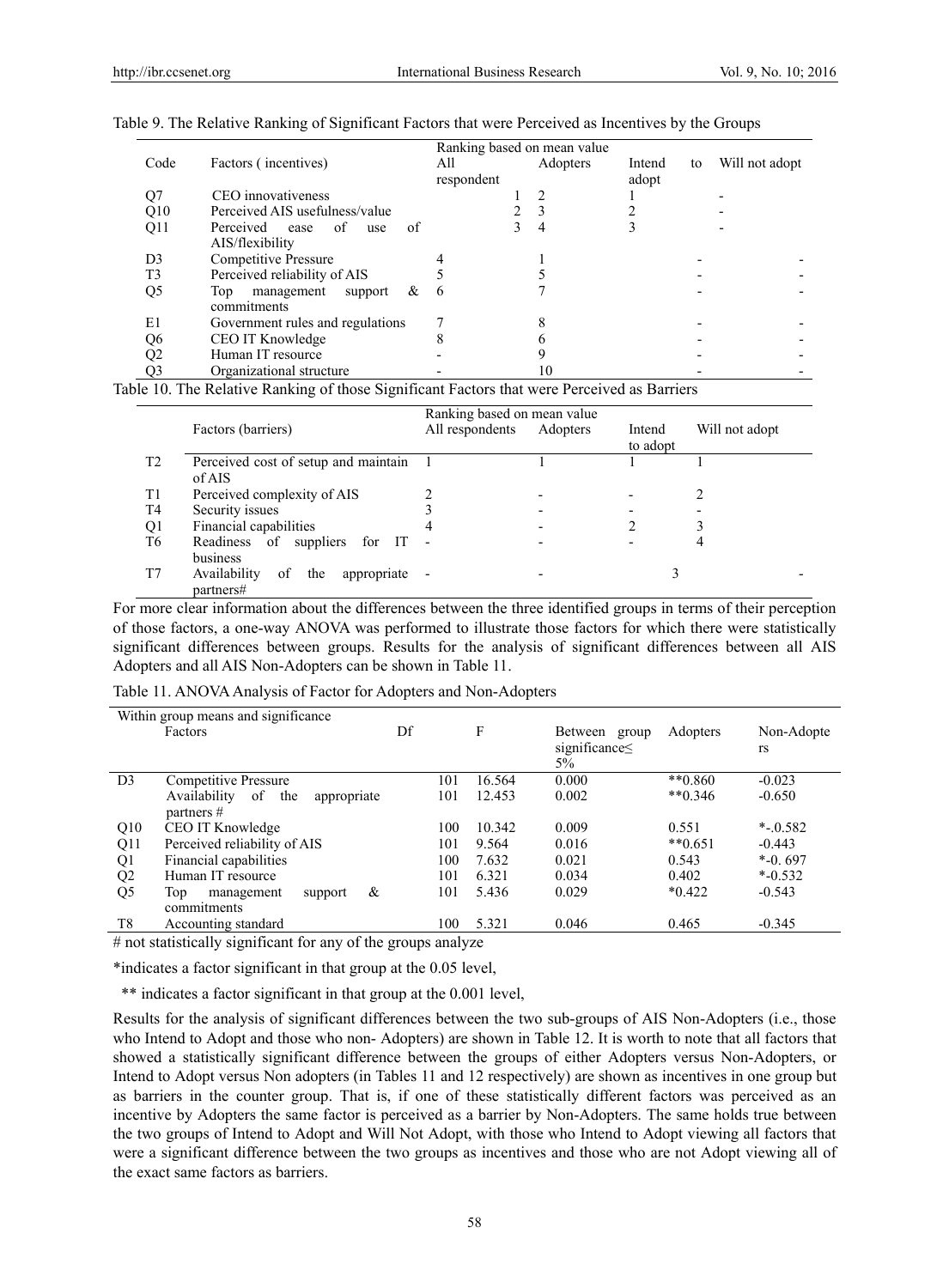|                | Within group means and significance         |    |    |        |                  |              |            |
|----------------|---------------------------------------------|----|----|--------|------------------|--------------|------------|
|                | Factors                                     | Df |    | F      | Between<br>group | Intend<br>to | Non-Adopte |
|                |                                             |    |    |        | significance     | adopt        | rs         |
| Q10            | Perceived AIS usefulness/value              |    | 64 | 14.421 | 0.000            | 0.865        | $-0.342$   |
| O11            | of<br>Perceived<br>of<br>ease<br>use        |    | 64 | 10.323 | 0.003            | 0.694        | $-0.453$   |
|                | AIS/flexibility                             |    |    |        |                  |              |            |
| Q7             | CEO innovativeness                          |    | 65 | 8.653  | 0.033            | 0.444        | $-0.421$   |
| T <sub>6</sub> | of<br>suppliers<br>- 17<br>Readiness<br>for |    | 64 | 7.432  | 0.038            | 0.231        | $-0.532$   |
|                | business                                    |    |    |        |                  |              |            |

### Table 12. ANOVA Analysis of Factors for Intend to Adopt vs. Not Adopt of AIS

DF indicates the Degrees of Freedom

\*indicates a factor significant in that group at the 0.05 level,

\*\* indicates a factor significant in that group at the 0.001 level.

## **7. Research Findings, Discussion, and Implications**

The testing hypotheses have arrived to the following results and conclusions that can be compared with the previous general findings or observations: The Findings indicate that about 46% of small-medium sized companies have adopted the AIS applications, while 33% have intended to do so, but the remaining companies have not adopted them at all. The literature examining adoption of AIS by businesses discusses a very large number of factors that influence AIS adoption decisions either as barriers or incentives. This study reduces many of the factors found in the literature into twenty neutral factors. All factors are assumed to be neutral (as a null hypothesis) and a t-Test indicates that twelve of the twenty factors do have a noticeable effect on the adoption decision (with significant level at 0.05). In terms of the three groups of factors considered (Organizational Factors, Technological Factors, and Environmental Factors), and some factors are shown as significant within each category. For the three different adoption groups, the cost of setting up AIS is the only consistent factor that comes out as significant across all groups. The three groups consider this factor as a barrier against using AIS. Setup cost of AIS is, on average, the most important barrier for all groups. The effect of Government Rules and Regulations is also appeared as a significant incentive factor in this study for AIS Adopters. It is not clear at this time how Government Rules and Regulations have acted as an incentive. A competitive pressure is also found. It strongly influences the adoption decision of AIS. On average, it is the most important factor for adopters. It also shows the most significant difference between the groups of Adopters and Non-Adopters. It is well-known that competitive pressure is an important factor in whether companies adopt or do not adopt (e.g., Ussahawanitchakit and Phonnikornkij, 2006; Omar et al., 2009; Wongsim, 2013; Awosejo et al., 2014). Yet surprisingly, it is not significant for those who intend to adopt. This might be due to the importance of the type of competition structure in the market where the companies operate.

There are differences in how factors are perceived among groups at the various levels of adoption. Such differences can provide us with more information about the relative important factors that research needs to examine in applications of adoption models with AIS in SMEs. As might be expected, among the factors considered, adopters perceive many as incentives but only one is perceived as a barrier (set-up cost of AIS). For those who indicate that they do not adopt only three factors are considered as significant. Such factors are all perceived as barriers (Tables 6 and 7). For all respondents as a group, complexity of AIS is perceived as a significant barrier. However, the only separate group which perceives complexity of AIS as significant is those who do not adopt. For this group of non-adopters, complexity of AIS is the most important barrier. This result is consistent with previous studies (Ussahawanitchakit and Phonnikornkij, 2006; Omar et al., 2009; Wongsim, 2013; Awosejo et al., 2014).

A perceived lack of an available partner to work with is also found as a significant influence on the decision of adopting AIS. This factor is also reported by other researchers as a critical issue for small businesses (Xu, et al., 2002; Omar, et al., 2009). Such a variable shows up as a statistically significant difference between Adopters (who considers it as an incentive) and those who only intend to adopt (who considers it as a barrier). Three factors are perceived as incentives for those who indicate that they intend to adopt AIS. First, the perceived value of AIS to the business is perceived as an ease of using AIS and the CEO Innovativeness. Second, when the two Non-Adopters subgroups (Intend to Adopt and Non-Adopters) are compared it is found that the perceived AIS usefulness is a value and the perceived ease of use of AIS is flexibility. Third, the CEO innovativeness and readiness of suppliers for IT business appears as a significant difference between these two subgroups (Table 7). Interestingly, these factors do not show up in the significant differences between Adopters and Non-Adopters (Table 6). This result may be attributed to the fact that the group of all Non-Adopters includes the subgroup of those who intend to adopt and these three factors are very important to them.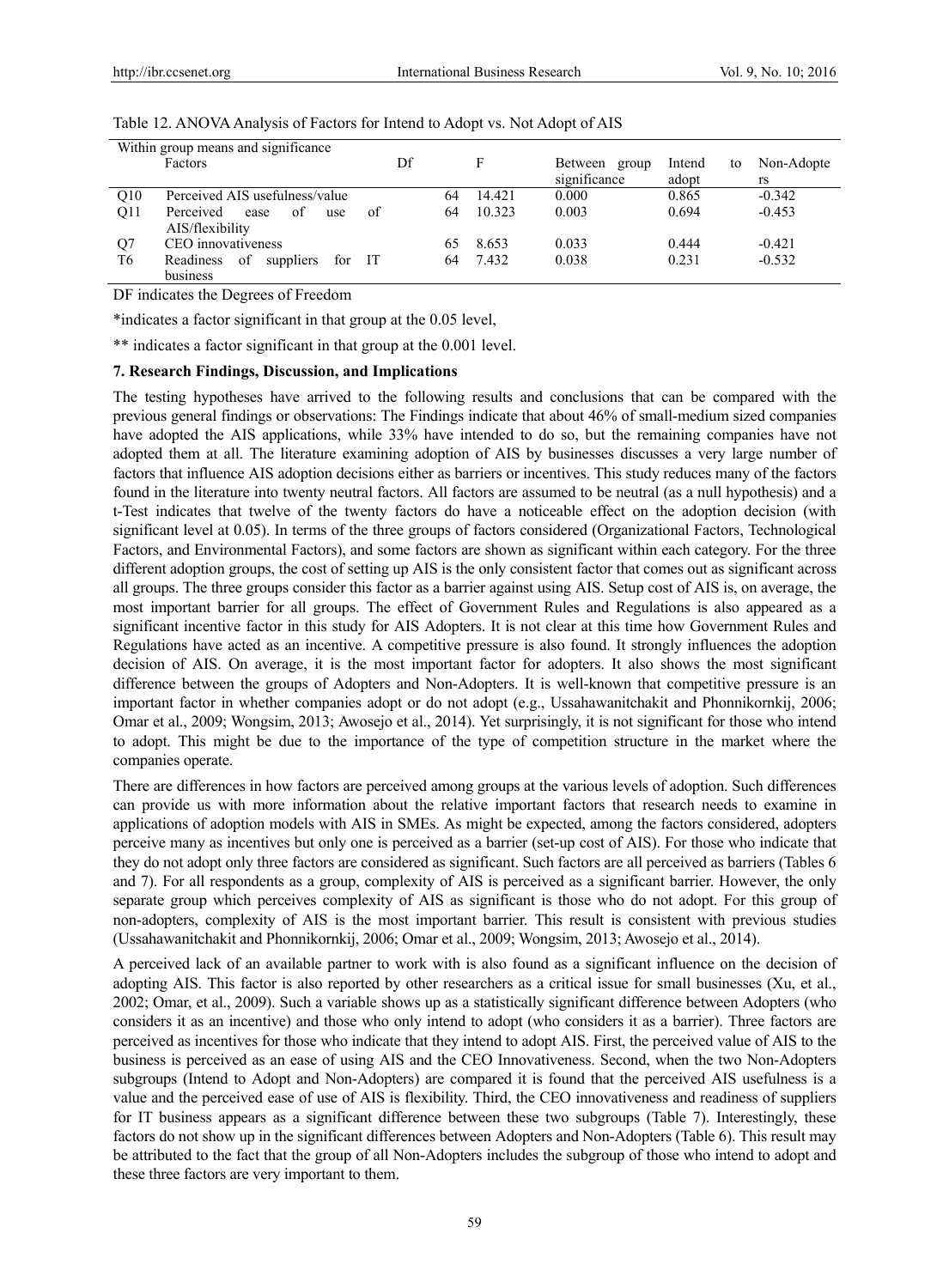## **8. Conclusion**

To sum up, this study has found that of the twenty factors taken from a large number of variables mentioned in the literature, only twelve are statistically significant. Moreover, perceptions regarding incentives and barriers vary among adopters, those who intend to adopt and those with no intention to adopt AIS. Some of the significant factors found in this study have not received much attention in prior studies. They may need further attention and concern through government regulations and rules. The significant contribution of this research is that this is the first known study to focus on accountants' perceptions of the factors influencing the decision of the adoption of AIS in business companies in Jordan, as a context of a developing nation. For the adoption and usage of AIS by small-medium sized companies, there must be an increased awareness of the importance and usage of AIS in order to facilitate its proper adoption. Furthermore, IT suppliers should offer free education program, workshops and training for potential users/adopters of AIS since the cost associated with the setup of AIS was perceived as the most important barrier by many of these companies. In addition, SMEs should try recruiting qualified human resources with AIS knowledge as such will facilitate its adoption of AIS.

## **9. Study Limitations and Future Research**

The major limitation of this study is that the sample of SMEs surveyed is limited to Jordan. Furthermore, the demographics reported by participants do not provide any evidence that is inconsistent with the typical characteristics of small and medium businesses. However, this limitation should be kept in mind when generalizing the results of this study. This study also points out the complexity of making assumptions about using these factors as variables in the quantitative analysis of the adoption models. Many factors show up as significant for only one or two of the three studied groups. However, of all 20 factors, only one, which is the perceived setup cost of AIS, is shown as significant across all groups. Also, as presented clearly in Table 5 and 6, many factors should be studied carefully because a single factor can be perceived as having both positive and negative influence on the adoption decisions for different groups. These findings might encourage other researchers to use these factors in future research.

## **References**

- Albert, K., & Kinman, L. (1990). Information System Usage within Small Business Firms. *Entrepreneurships: Theory and Practice, 14*(3), 25-38.
- Al-Dmour, R., Obeidat, B., Masa'deh, R., & Almajali, D. (2015). The Practice of HRIS Applications in Business Organizations in Jordan: An Empirical Study. Proceedings of the 4th Scientific & Research Conference on New Trends in Business. *Management and Social Sciences (COES&RJ-TK15/1)*.
- Awosejo, P. P., Ajala, E. B., & Agunbiade, O. Y. (2014). Adoption of Accounting Information Systems in an Organization in South Africa. *African Journal of Computer & ICT, 7*(1), 127-136.
- Booth, P., Matolcsy, Z., & Wieder, B. (2000). The Impacts of Enterprise Resource Planning Systems on Accounting Practice: The Australian Experience. *The Australian Accounting Review, 10*(3), 4-18. http://dx.doi.org/10.1111/j.1835-2561.2000.tb00066.x
- Borthick, A., & Clark, R. (1990). Making Accounting Information Systems Work: An Empirical Investigation of the Creative Thinking Paradigm.*Journal of Information Systems, 4*(3), 48-62.
- Buonanno, G., Faverio, P., Pigni, F., Ravarini, A., Sciuto, D., & Tagliavini, M. (2005). Factors affecting ERP System Adoption: A Comparative Analysis between SMEs and Large Companies. *Journal of Enterprise Information Management, 18*(4), 384-426. http://dx.doi.org/10.1108/17410390510609572
- Creswell, J. W. (2013). Qualitative, Quantitative, and Mixed Methods Approaches,  $4<sup>th</sup>$ edition, Thousand Oaks, CA: Sage.
- Davila, A., & Foster, G. (2004). Management Accounting Systems Adoption Decisions: Evidence and Performance Implications from Startup Companies. *Stanford GSB Research Paper No. 1874.*  http://dx.doi.org/10.2139/ssrn.624670
- Davis, D., Dunn, P., & Boswell, K. (2009). The Importance of Capturing and Using Financial Information in Small Business. *American Journal of Economics and Business Administration, 1*(1), 27-33. http://dx.doi.org/10.3844/ajebasp.2009.27.33
- Davis, F. (1989). Perceived Usefulness, Perceived Ease of Use, and User Acceptance of Information Technology. *MIS Quarterly, 13,* 319-340. http://dx.doi.org/10.2307/249008
- Dewar, R. D., & Dutton, J. E. (1986). The Adoption of Radical and Incremental Innovations: An Empirical Analysis. *Management Science, 32*(11), 1422-1433. http://dx.doi.org/10.1287/mnsc.32.11.1422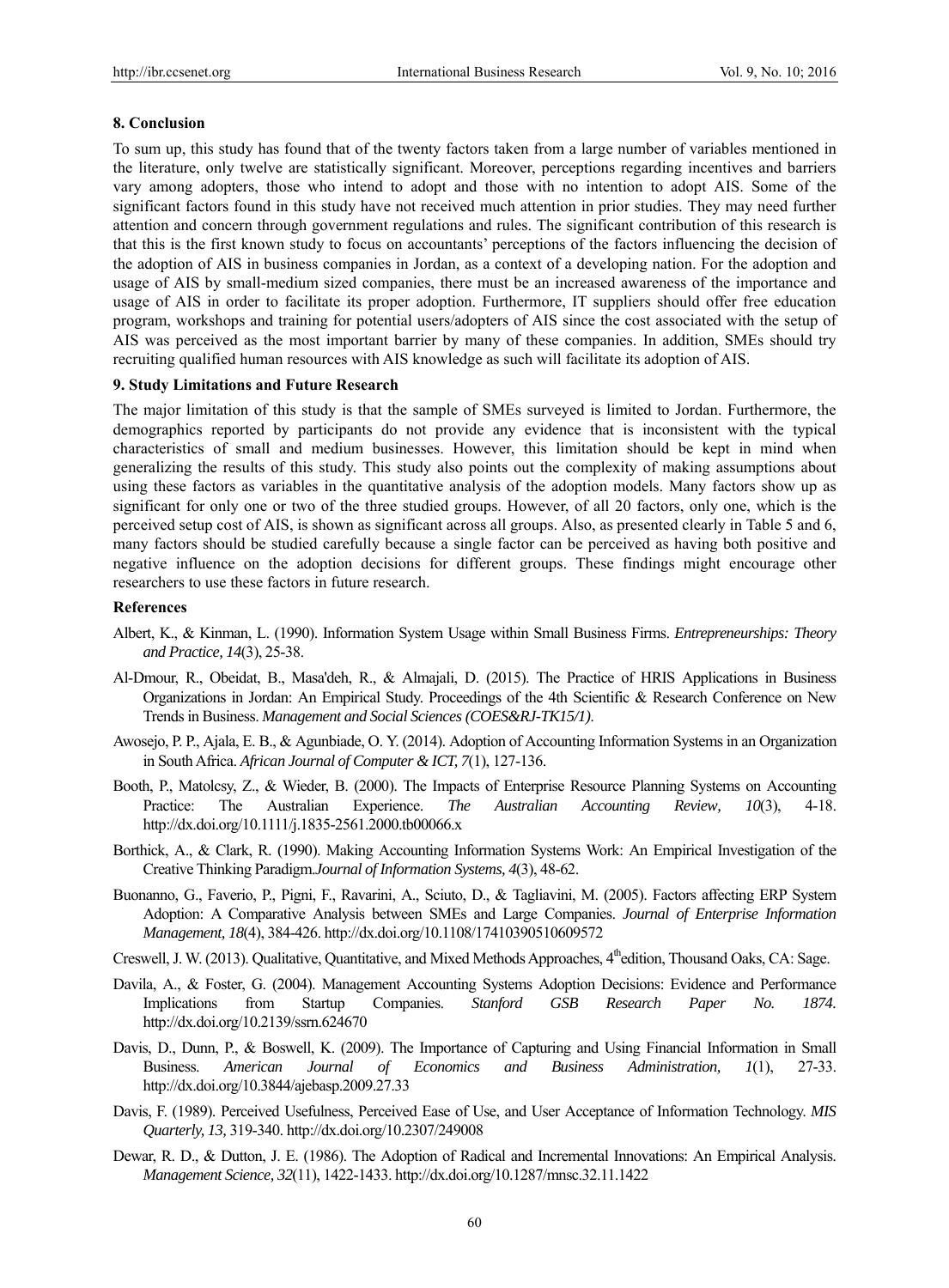- Doms, M., Jarmin, R., & Klimek, S. (2004). Information Technology Investment and Firm Performance. *Economics of Innovation and New Technology, 13*(7), 595-613. http://dx.doi.org/10.1080/1043859042000201911
- Duxbury, J. (2002). An evaluation of Staff and Patient Views of and Strategies Employed to Manage Inpatient Aggression and Violence on One Mental Health Unit: A Pluralistic Design. *Journal of Psychiatric and Mental Health Nursing, 9*(3), 325-337. http://dx.doi.org/10.1046/j.1365-2850.2002.00497.x
- Flynn, F. J. (2003). What have you done for me lately? Temporal Adjustments to Favor Evaluations. *Organizational Behavior and Human Decision Processes, 91*(1), 38-50. http://dx.doi.org/10.1016/S0749-5978(02)00523-X
- Ghasemi, M., Shafeiepour, V., Aslani, M., & Barvayeh, E. (2011). The Impact of Information Technology (IT) on Modern Accounting Systems. *Procedia–Social and Behavioral Sciences, 28,* 112-116. http://dx.doi.org/10.1016/j.sbspro.2011.11.023
- Gibson, N., Holland, C. P., & Light, B. (2000). Enterprise Resource Planning: A Business Approach to Systems Development.*32nd Hawaii International Conference on System Sciences, Maui, HI, IEEE Computer Society Press*, *Los Alamitos, CA, 1-9.*
- Grande, E. U., Estébanez, R. P., & Colomina, C. M. (2011). The Impact of Accounting Information Systems (AIS) on Performance Measures: Empirical Evidence in Spanish SMEs. *The International Journal of Digital Accounting Research, 11,* 25-43.
- Guo, J., & Feng, X. (2008). The Adoption of Accounting Information Technology in SMEs in West China. *MIS Quarterly, 13,* 319-340.
- Gwangwava, E., Chinhoyi, R., & Faitira, M. (2012). Evaluation of Factors Influencing Adoption of Accounting Information System by SME in Chenoa. *Interdisciplinary Journal of Contemporary Research Business, 4*(6), 1126-1136.
- Hair, J. F., Black, W. C., Babin, B. J., & Anderson, R. E. (2010). Multivariate Data Analysis. *Upper Saddle River, NJ: Prentice-Hall.*
- Hansen, D., Mowen, M., & Guan, L. (2009). Cost Management: Accounting and Control. 6<sup>th</sup> edition. *South Western: Cengage Learning.*
- Ilhan, D., & VeyisNaci, T. (2009). Benefits of Computerized Accounting Information Systems on the JIT Production System. *Review of Social, Economic & Business Studies, 2,* 45-64.
- Ismail, N., & King, M. (2007). Factors Influencing the Alignment of Accounting Information Systems in Small and Medium Sized Malaysian Manufacturing Firms. *Journal of Information Systems and Small Business*, *1*(1-2), 1-20.
- Jordan National Statistical Year Book. (2014). *Department of Statistics, 64.*
- Linda, P. (2007). Keeping the Books: Basic Recordkeeping and Accounting for the Successful Small Business, 7th edition, Chicago, IL: Dearborn Trade Publishing.
- Maqableh, M., Masa'deh, R., Shannak, R., & Nahar, K. (2015). Perceived Trust and Payment Methods: An Empirical Study of MarkaVIP Company. *International Journal of Communications, Network and System Sciences, 8*(11), 409-427. http://dx.doi.org/10.4236/ijcns.2015.811038
- Markus, M. L., & Tanis, C. (2000). The Enterprise System Experience –from Adoption to Success, in Price, M.F. (Ed.), Framing the Domains of IT Management: Projecting the Future through the Past, Pinnaflex Educational Resources, Cincinnati, OH, 173-207.
- Masa'deh, R., Tayeh, M., Al-Jarrah, I., & Tarhini, A. (2015).Accounting vs. Market-based Measures of Firm Performance Related to Information Technology Investments. *International Review of Social Sciences and Humanities, 9*(1), 129-145.
- Naomi, S., & Sun, K. J. (2007). IFRS Adoption and Accounting Quality: A Review*. European Accounting Review,* 31-40.
- Obeidat, B., El-Rimawi, S., Masa'deh, R., Maqableh, M., & Al-Jarrah, I. (2013). Evaluating the Profitability of the Islamic Banks in Jordan. *European Journal of Economics, Finance and Administrative Sciences, 56, 27-36.*
- Omar, S., Arokiasamy, L., & Ismail, M. (2009). The Background and Challenges Faced by the Small Medium Enterprises. A Human Resource Development Perspective. *International Journal of Business and Management, 4*(10), 95. http://dx.doi.org/10.5539/ijbm.v4n10p95
- Pollock, N., & Cornford, J. (2004). ERP Systems and the University as a Unique Organization. *Information Technology and People, 17*(1), 31-52. http://dx.doi.org/10.1108/09593840410522161